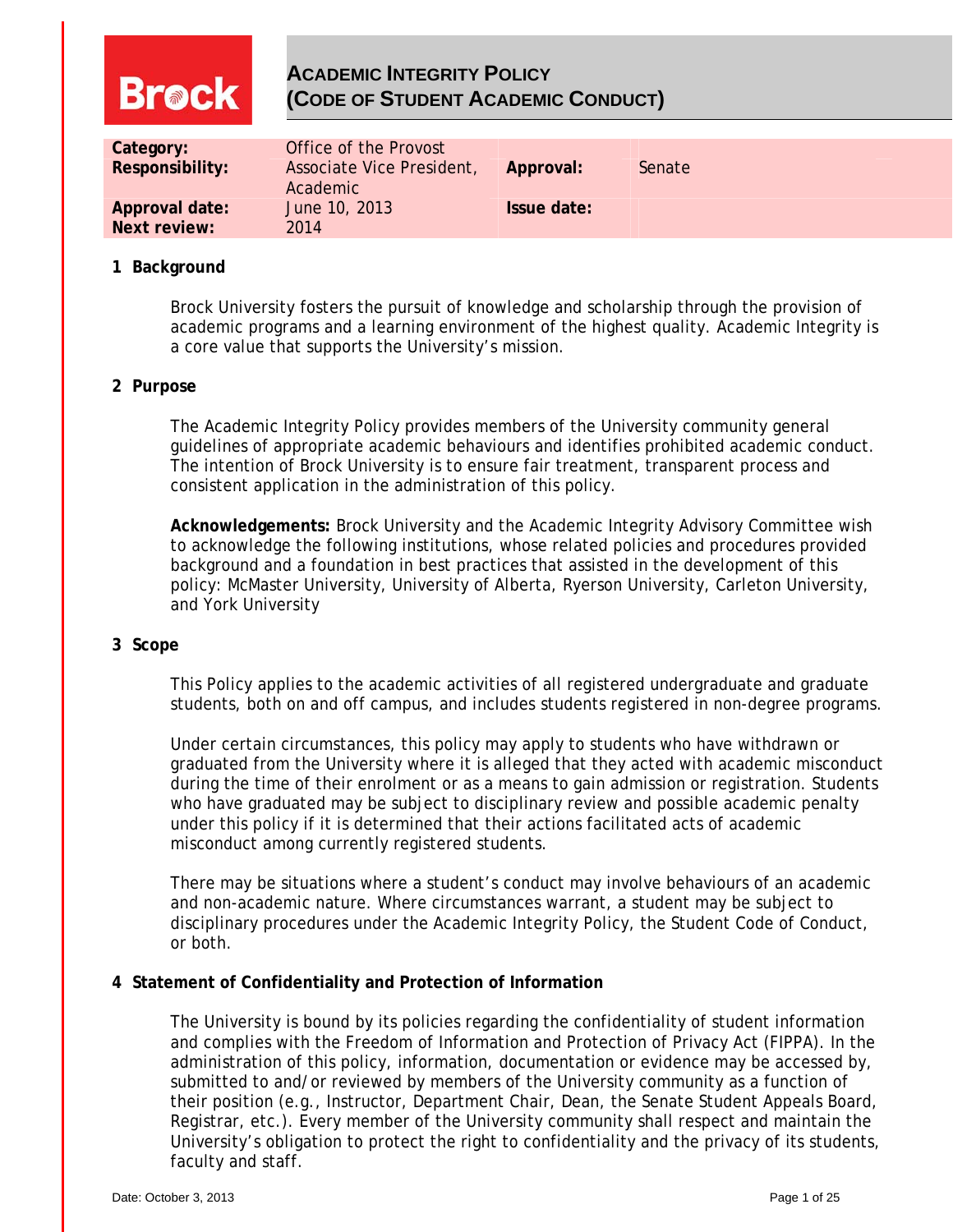The University shall only share information with third parties, such as parents or spouses, upon receipt of the student's written consent. In these situations, the University shall provide only the requested information as indicated by the student, in order to protect his or her personal privacy.

## **5 Administration of this Policy**

Brock University will endeavour to ensure fair and timely administration of this policy. Every effort shall be made by administrators to be available to meet with students and faculty members regarding suspected incidents of academic misconduct. Where circumstances necessitate, an administrator may appoint a designate to manage the administration of this policy within their jurisdiction (e.g., an Associate Dean may delegate responsibility as a means to maintain timely case management).

This policy should be read in combination with the following Brock policies or relevant documents:

- a. Brock University Faculty Handbook (FHB II: 9.11, FHB III: 10.4, 14.9, 15, 18)
- b. Code of Student Conduct and Disciplinary Procedures in Non-Academic Matters
- c. Respectful Work and Learning Environment Policy
- d. Research Policies and Procedures Document
- e. Access to Student Records and Disclosure of Information Policy
- f. Access to Information and Protection of Privacy Policy
- g. Academic Computing Information
- h. Computer Use Policy
- i. Electronic Mail Policy
- j. Standards set by The Institute of Chartered Accountants of Ontario
- k. Brock University Ethical and Professional Code of Conduct for Nursing Students
- l. The Ethical Standards of Practice for the Teaching Profession of the Ontario College of Teachers
- m. Brock University Conflict of Interest Policy.
- n. Collective Agreement between Brock University Faculty Association and Brock **University**

### **6 General Regulations**

It is essential that all students have an understanding of the importance of academic integrity and be aware of the academically dishonest behaviours that undermine the pursuit of scholarship. (Refer to Appendix 2 for an outline of academically dishonest behaviours)

### **6.1 Academic Behaviour (Undergraduate and Graduate Students)**

All students are required to act ethically and with integrity in academic matters and demonstrate behaviours that support the university's academic values**.** These behaviours may include, but are not limited to:

- a. Completing one's own original work;
- b. Knowing and following the appropriate citation method in regards to the use of quotation marks and paraphrasing;
- c. Collaborating appropriately (unless teamwork is permitted, it is prohibited);
- d. Acknowledging the contribution of others (giving credit);
- e. Ensuring that a student's work is not used inappropriately by others;
- f. Acting ethically and with integrity while conducting research and in the reporting of research results; and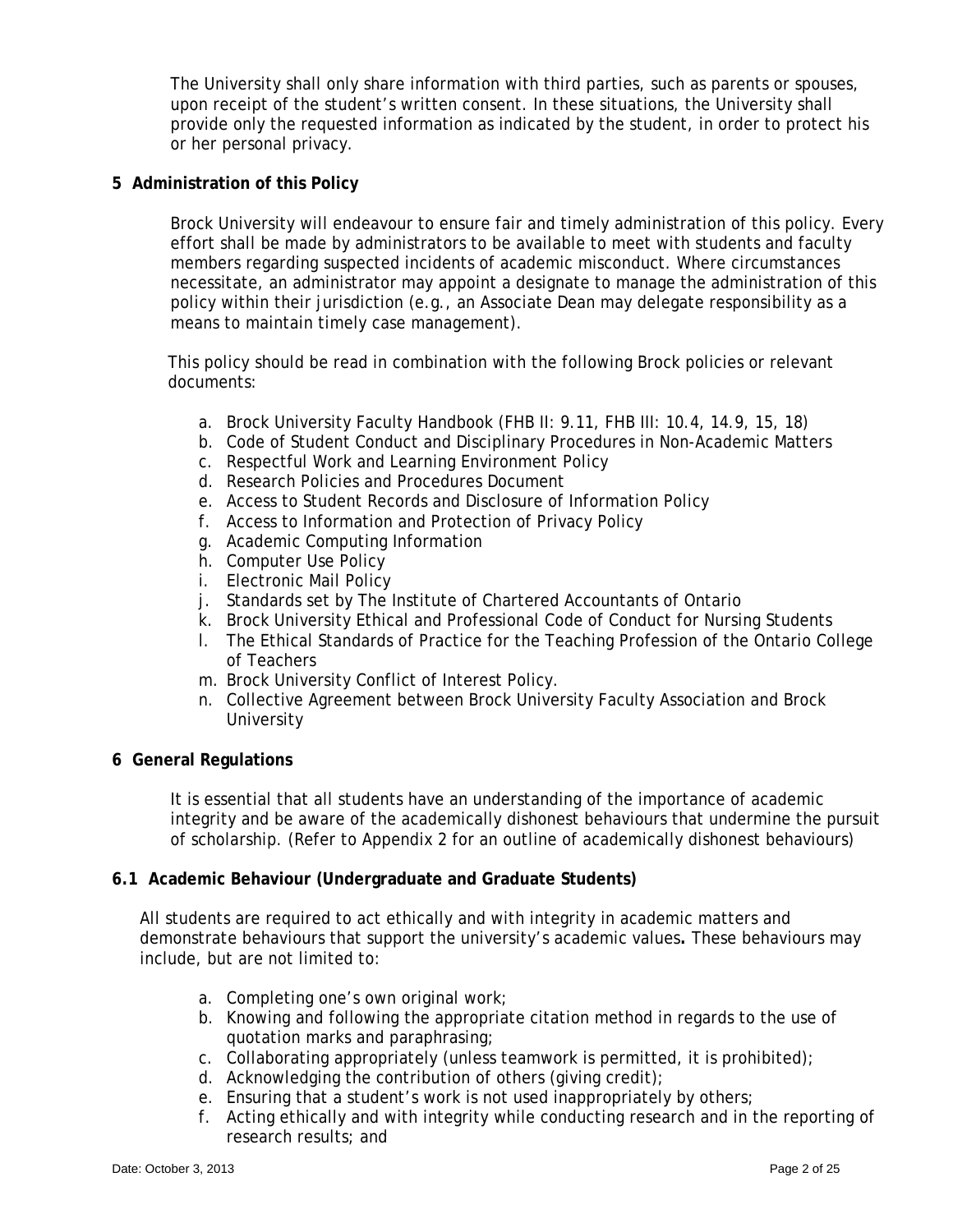g. Following published examination rules and protocols.

All students are responsible for their behaviour and may face academic penalty under this policy should they engage in academically dishonest behaviours. Students are advised to manage their time and ask for clarification on academic work, if uncertain. Students in positions of responsibility, such as Teaching or Research Assistants, shall be expected to not only adhere to the academic principles and demonstrate behaviour that supports the University's mission, but also to encourage principles of academic integrity among the University community and report suspected cases to their relevant supervisor.

### **6.2 Academic Work**

Academic work includes any academic paper, essay, thesis, major research paper, research report, course related community engagement, project, assignment, report, laboratory assignment/report, test or examination, creative work (e.g., computer program or code, music, art or dramatic work), whether oral, in writing, in other media or otherwise and/or registration and participation in any course, program, seminar, workshop, conference or symposium offered by the university (definition taken from McMaster University Academic Integrity Policy).

## **6.3 Definitions**

These definitions are provided to clarify terms used within this document.

- a. Academic Integrity refers to a student's acknowledgment of and respect for academic principles and behaviours that support the University's mission.
- b. Academic Misconduct refers to any act or practice of behaviours by a student or group of students, deliberate or otherwise that has the potential to damage the learning environment and undermine the University's mission.
- c. Academic Integrity Advisory Committee is a committee whose members represent those in the institution responsible for education and discipline in the upholding of this policy. The committee meets quarterly, or as required, to review issues and concerns relating to academic integrity on campus; and when appropriate, may make recommendations to appropriate Senate committees with regard to this policy.
- d. Academic Integrity Officer is an administrator who assists the University community (its students, faculty, administration and staff) with issues and concerns regarding academic integrity.
- e. Instructor refers to course instructors, supervisors and supervisory committee members of thesis and major research papers or projects.
- f. Administrators/Administration refers to individuals or administrative bodies responsible for the academic programs of the University and the management of policy and procedures. They include: Department Chairs, Program Directors, Graduate Program Directors, Director of Graduate Studies, Deans, Associate Deans, Registrar, Vice-Provost and Associate Vice-President, Academic, Vice Provost, Teaching and Learning, Vice-Provost and Associate Vice-President, Student Services, Vice-President, Academic and Provost, Senate Student Appeals Board and the University Senate.
- g. Advisor refers to a member of the University community, defined as a faculty or staff member, a currently registered student member of Brock University, or the Student Ombudsperson, who, at the request of a student, provides advice, support and assistance during the disciplinary process. The Academic Integrity Officer and staff of the Office of Academic Integrity shall not act as an advisor. Persons who are not members of the university community, such as parents, family members, friends, legal counsel or others are not permitted to participate in the meeting process. The only exceptions to this may be in circumstances where the assistance of a support person is required by the student with a documented disability, in order for the student to fully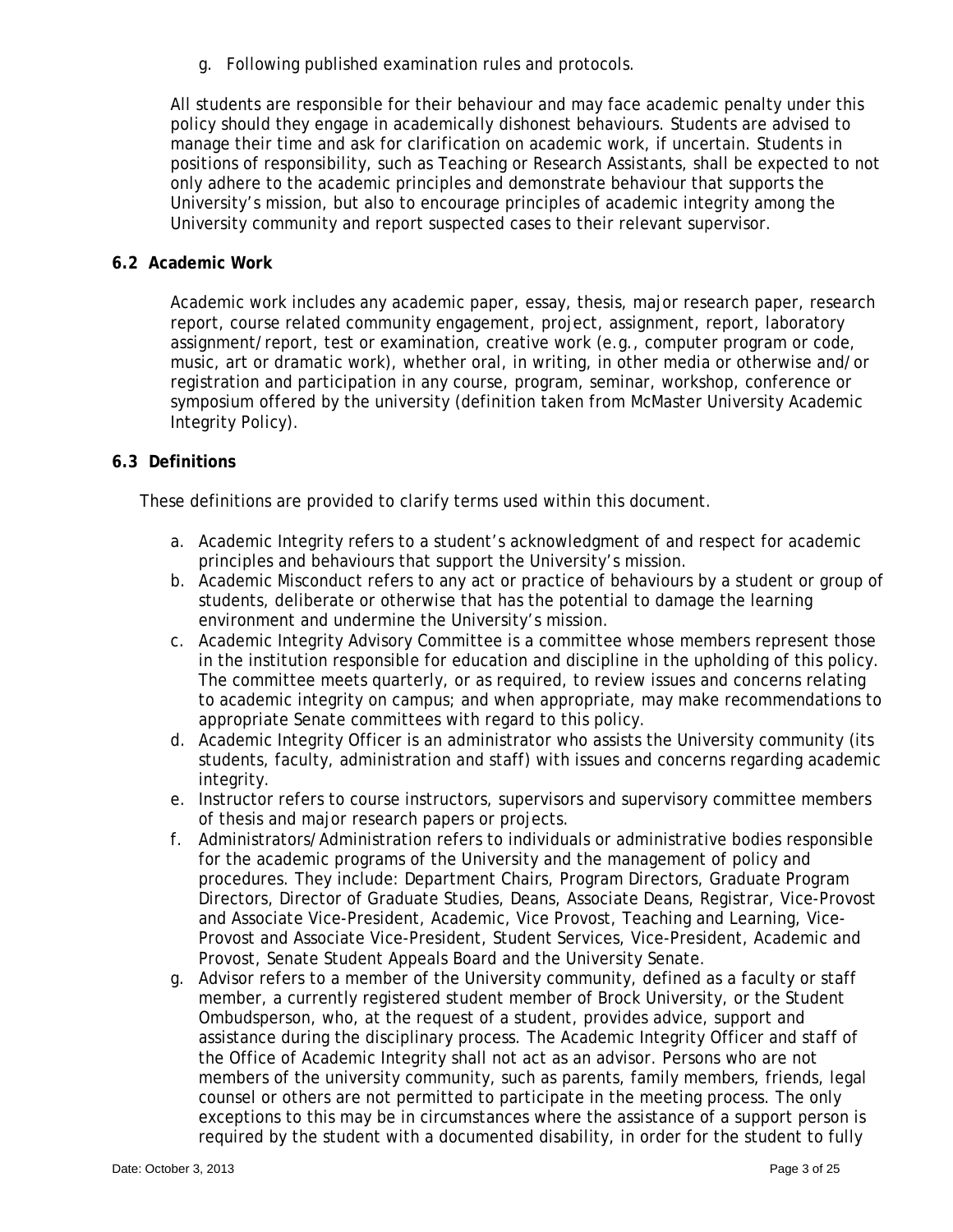participate in the meeting ("Support Person" as defined in Brock University Provision of University Goods or Services to persons with Disabilities Policy –AODA-01 <https://mailbox.brocku.ca/OWA/UrlBlockedError.aspx>).

- h. Designate refers to a person assigned or delegated the responsibility for managing the adjudicative process at the request of and under the supervision of the Department/Faculty Administrator/Dean.
- i. "Dean" shall be used to identify all Deans, Associate Deans or any person designated to act in that administrative capacity.
- j. "Department Chair" shall be used to identify all Department Chairs, Centre Directors, Program Directors or any person designated to act in that administrative capacity.
- k. "Graduate Program Director" shall be used to define all Graduate Program Directors or any person designated to act in that administrative capacity.
- l. 'Student" shall refer to any person to whom this policy applies, as defined above in Section 3: Scope; unless otherwise specifically identified within this policy.
- m. "Shall" is used in the imperative sense.
- n. "May" is used in the permissive sense.
- o. "Policy" is defined as the written regulations of the University as found in, but not limited to, the Academic Integrity Policy, Code of Student Conduct and Discipline Procedures in Non-Academic Matters, Faculty Handbook and Graduate/Undergraduate calendars.
- p. "Robert's Rules of Order" are guidelines for the administration of meetings and are used by the Senate Student Appeals Board to guide the conduct of appeal hearings.
- q. Collaboration refers to the consultation and production of group work in conformity with the expectations of the Instructor as articulated in the assignment.
- r. Working days refers to Mondays to Fridays, excluding Saturdays, Sundays and paid nonstatutory and statutory holidays observed by the University.

## **6.4 Responsibilities**

- a. Brock University students and instructors are responsible for familiarizing themselves with this policy.
- b. Instructors are responsible for clearly defining the nature of academic misconduct including citation protocols and collaborative practices.
- c. It is the responsibility of every member of the University community (students, faculty and staff) to act ethically and with integrity, and support an environment which values academic integrity in every aspect of life on campus.
- d. Every member of the University community has the additional responsibility to:
	- i. identify and report all incidents of academic misconduct, and
	- ii. assist in the investigation of alleged incidents of academic misconduct.

## **6.5 Syllabus Statement**

Course syllabi, at a minimum, shall include a statement outlining the importance of academic integrity.

For undergraduate courses:

Academic misconduct is a serious offence. The principle of academic integrity, particularly of doing one's own work, documenting properly (including use of quotation marks, appropriate paraphrasing and referencing/citation), collaborating appropriately, and avoiding misrepresentation, is a core principle in university study. Students should consult Section VII, 'Academic Misconduct", in the "Academic Regulations and University Polices" entry in the Undergraduate Calendar, available at brocku.ca/webcal to view a fuller description of prohibited actions, and the procedures and penalties.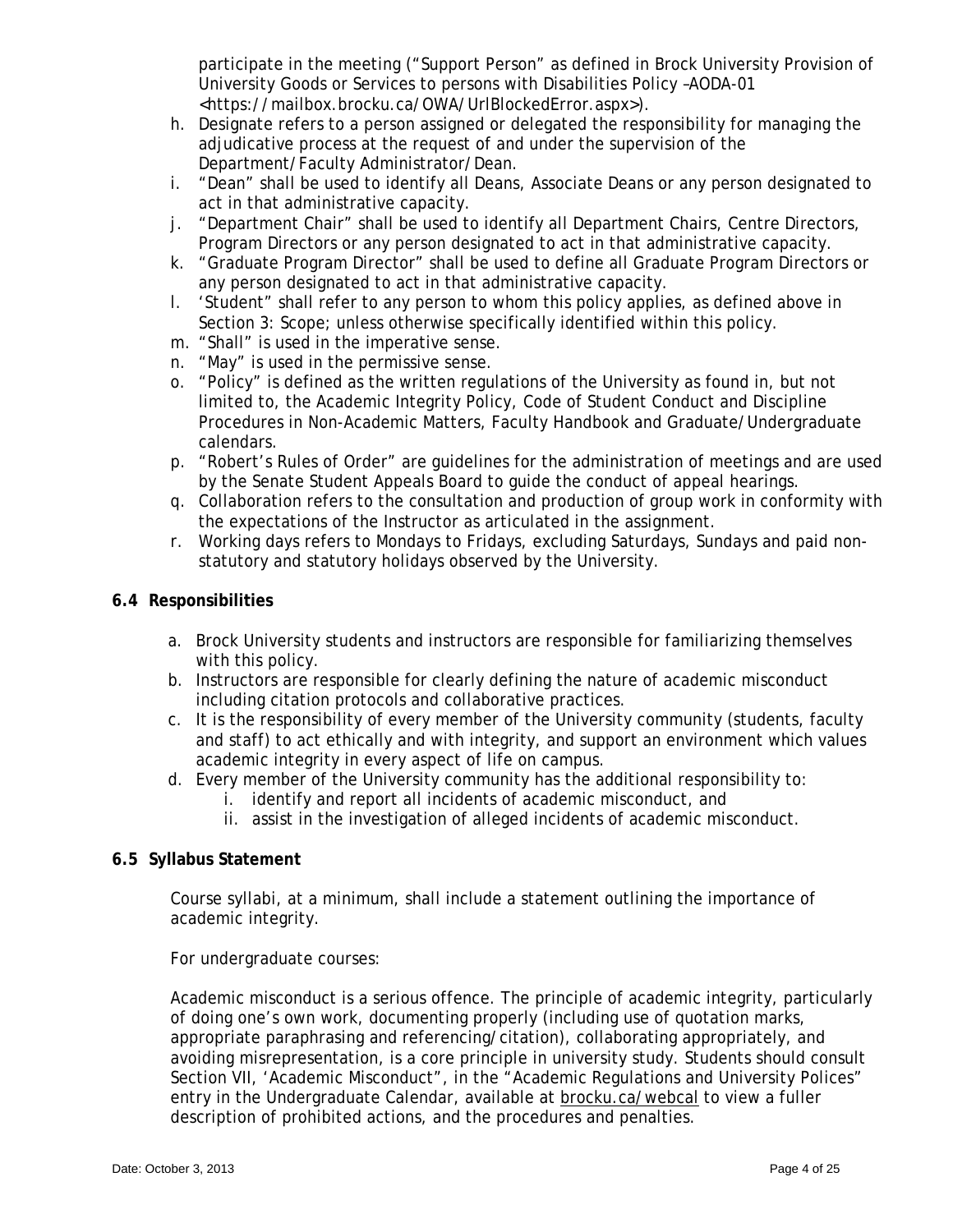For graduate courses:

 Academic misconduct is a serious offence. The principle of academic integrity, particularly of doing one's own work, documenting properly (including use of quotation marks, appropriate paraphrasing and referencing/citation), collaborating appropriately, and avoiding misrepresentation, is a core principle in university study. Students should consult Section XVII, "Academic Misconduct", in the "Academic Regulations and University Policies" entry in the Graduate Calendar, available at brocku.ca/webcal to view a fuller description of prohibited actions, and the procedures and penalties.

### **6.6 Determination of Offences and Outcomes**

While the recommendation of an educative action and/or academic penalty is the outcome of a determination of academic misconduct, it is not the intent of the University to place undue academic burden on any student. Nevertheless, it is required that all students exercise due diligence toward the understanding and execution of all appropriate academic guidelines governing scholarship as outlined in their respective courses of study.

Circumstances surrounding acts of academic misconduct may differ. Therefore, the specific circumstances of each case will be considered in the recommendation of any decision or penalty. For example, subsequent acts of academic misconduct may lead to progressive disciplinary action.

At the level of the department, a determination of academic misconduct shall be decided by the Department Chair/Program Director based on a discussion between the student, the instructor, and the Department Chair/Program Director, as well as a review of the evidence.

In the case where academic misconduct has been determined, the disciplinary outcome may entail an educative action and/or an academic penalty.

Academic misconduct meriting educative action may include instances where the inappropriate behaviour reflects a minimal infraction, and/or may be attributed to a lack of understanding of appropriate academic processes relating to citation style, documentation or collaboration.

Academic misconduct deemed more severe than meriting educative action will invoke an academic penalty. These activities include instances where the behaviour reflects a significant infraction within the context of clearly identified academic guidelines and procedures.

A finding of academic misconduct by the Dean or his/her representative, meriting educative action will result in a letter of first (or subsequent offense) in the student's academic file and will include, singularly or in combination, any of the following actions:

- a. oral or written warning;
- b. re-write or re-submission of the academic piece of work;
- c. required participation in an educational activity offered through the Student Development Centre, the Centre for Pedagogical Innovation and/or the Academic Integrity Office;
- d. remedial academic activity recommended by the Instructor/Department Chair/Graduate Program Director that is comparable to, but does not exceed, the level of work entailed in the initial assignment or activity under examination;
- e. In the event of non-compliance to an educative penalty, an appropriate deduction will be made to the course grade.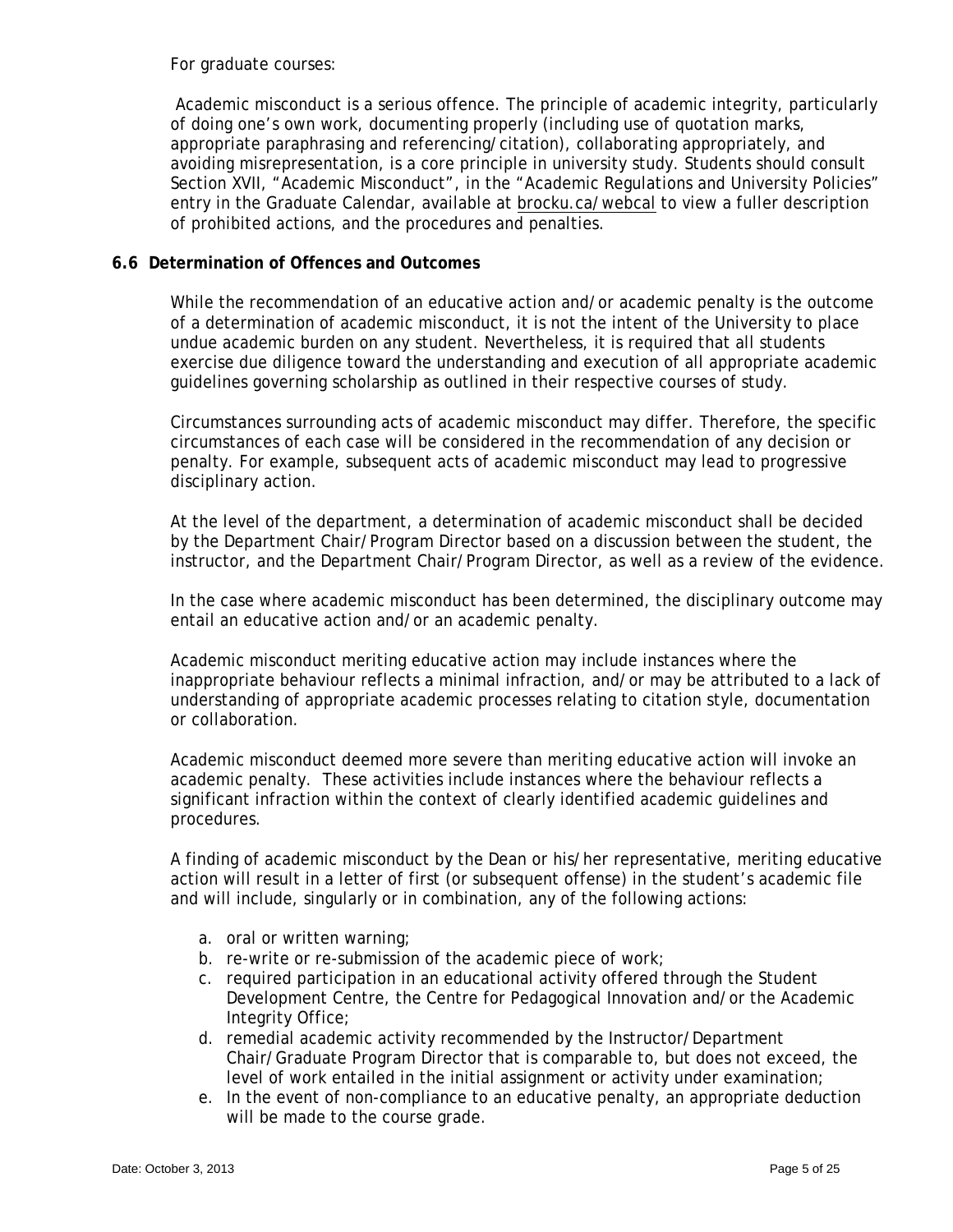A finding of academic misconduct meriting academic penalty will yield a letter of first (or subsequent) offense in the student's academic file and will include, singularly or in combination, any of the following actions:

- a. oral or written reprimand;
- b. lower grade or failure on the assignment or examination;
- c. a reduction in the course grade that exceeds the value of the assignment;
- d. failure in the course;
- e. removal from the program of study;
- f. notation on the student's official transcript;
- g. suspension from the University for a definite period with a transcript notation;
- h. permanent debarment from the University, with a transcript notation;
- i. withholding or rescinding a Brock degree or certificate;
- j. any educative action recommendation.

All relevant documentation for cases of academic misconduct (cases yielding educative action and/or academic penalty) will be forwarded to the relevant Dean(s).

### **6.7 When a Penalty Becomes in Effect**

A penalty, as the result of academic misconduct, becomes in effect when designated by the Dean. In most circumstances, a penalty for academic misconduct shall become effective immediately and shall be reflected in the course grade, and where appropriate on the student's transcript (e.g., notation on a student's official transcript). Where a discipline outcome for academic misconduct results in a suspension or expulsion, administrators shall consider the following in determining the date a penalty becomes in effect:

### **6.7.1 Undergraduate Students**

- a. Where a disciplinary decision is dated within 45 working days of the first day of classes, or prior to the last date for withdrawal without academic penalty in an academic term, whichever date occurs first: the penalty shall become in effect immediately and shall be in effect for the specified duration.
- b. Where a disciplinary decision is dated after 45 working days of the first day of classes, or after the last date for withdrawal without academic penalty in an academic term, whichever date occurs first: where appropriate, and at the discretion of the Dean, the student may be permitted to complete the remainder of the term. The penalty shall become in effect on the first date of the new academic term and shall be in effect for the specified duration.
- c. The Dean shall inform the Registrar of the penalty. The Registrar shall inform the student by letter of any discipline penalty, effective date(s), and in the case of suspension, the date the student may register for courses in the term immediately following the period of suspension.

### **6.7.2 Graduate Students**

- a. Where a disciplinary decision is dated within 45 working days of the first day of classes, or prior to the last date for written withdrawal without the assignment of a grade in an academic term, whichever date occurs first: the penalty shall become in effect immediately and shall be in effect for the specified duration.
- b. Where a disciplinary decision is dated after 45 working days of the first day of classes, or after the last date for written withdrawal without the assignment of a grade in an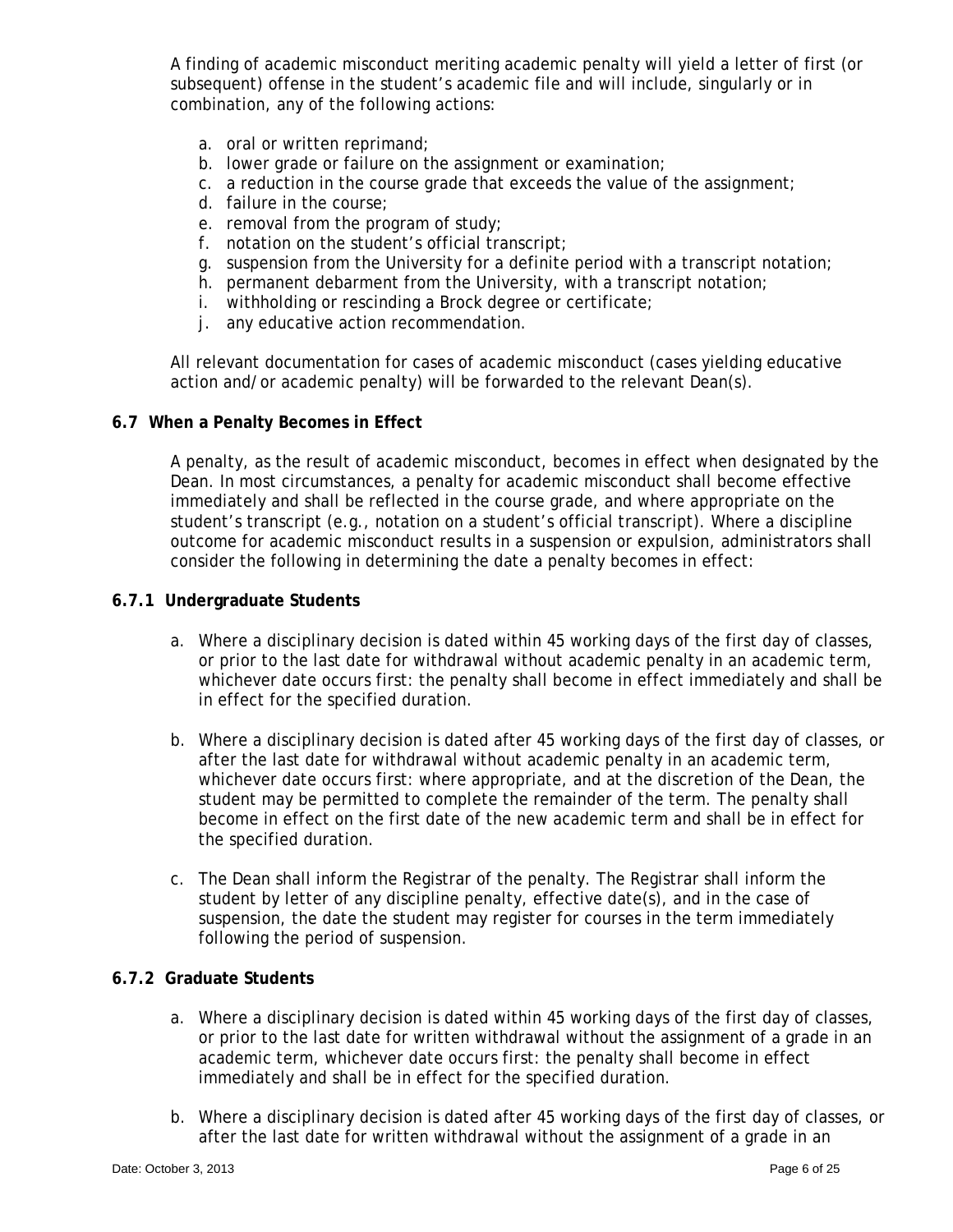academic term, whichever date occurs first: where appropriate, and at the discretion of the Dean of Graduate Studies, the student may be permitted to complete the remainder of the term. The penalty shall become in effect on the first date of the new academic term and shall be in effect for the specified duration.

c. The Dean/Director of Graduate Studies shall inform the student by letter of any discipline penalty, effective date(s), and in the case of suspension, the date the student may register for courses in the term immediately following the period of suspension. The Dean/Director of Graduate Studies shall also inform the Registrar.

### **6.8 Authority and Amendments**

The Academic Integrity Policy is administered through the office of Vice Provost and Associate Vice President, Academic. The Academic Integrity Advisory Committee meets quarterly, or as required, to review issues and concerns regarding academic integrity, provides guidance to the Academic Integrity Officer, and where appropriate makes recommendations to the University Senate. Amendments to the Academic Integrity Policy shall be communicated by filing a report (written by members of a review committee designated by the Vice Provost, Teaching and Learning) to the University Senate through the Undergraduate Student Affairs Committee.

## **6.9 Right of Appeal**

Any academic decision and/or penalty imposed by a Dean under this policy may be appealed within 30 days of the date of the letter informing the student of the decision and/or penalty. Requesting an appeal does not stay the academic decision or penalty imposed. A penalty becomes in effect when designated by the Dean.

### **6.10 Academic Misconduct Discipline Records**

A record of disciplinary rulings shall be placed in the student's academic file and maintained by the Office of the Registrar or the Faculty of Graduate Studies, as appropriate. Files relating to investigations shall be maintained within the individual Faculties until graduation or for a minimum of three (3) years following the date of the letter notifying the student of the discipline decision.

### **6.11 Transcripts and Transcript Notations**

### **6.11.1 Transcripts**

When a discipline outcome results in a transcript notation, any transcripts forwarded to institutions or potential employers at the request of the student shall include said notation. Notations shall remain on a student's transcript for a specified period.

### **6.11.2 Transcript Notations**

- a. Notations for grade and suspension discipline shall remain on a student's transcript until s/he has graduated or three (3) years after the last registration.
- b. Notations of suspension shall read: "Suspended for Academic Misconduct."
- c. Notations of expulsion shall read: "Expelled for Academic Misconduct" and shall remain permanently on a student's transcript.
- d. In cases where the University rescinds a student's degree, the notation "Degree rescinded for Academic Misconduct" shall appear on the student's transcript.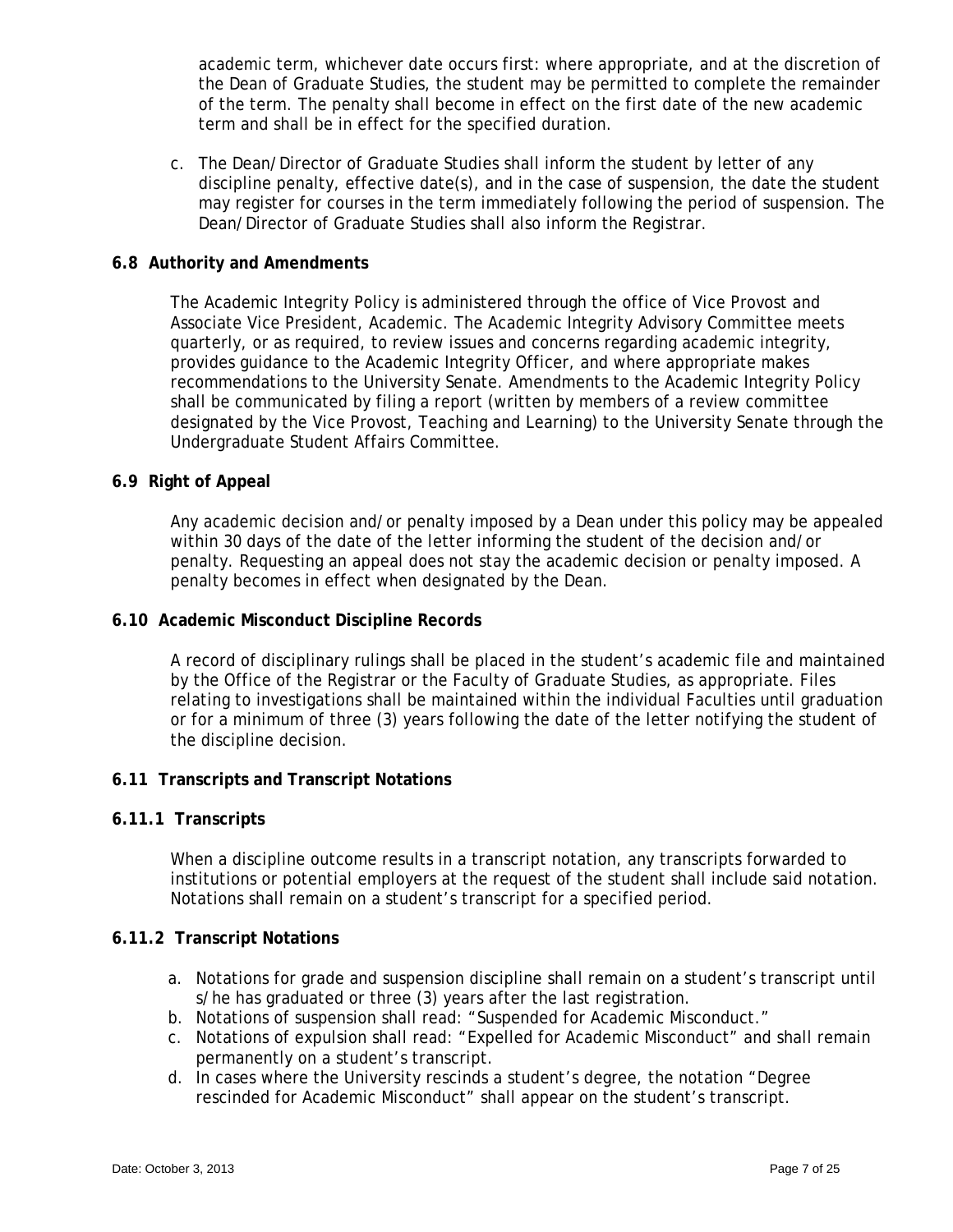## **7 PROCEDURES**

## **7.1 Notification to the Office of the Registrar (Undergraduate Students)**

If the Instructor can document a case of academic misconduct, involving an undergraduate student, s/he shall inform, concurrently, the Department Chair and the Registrar; requesting the latter to place a hold on the course and not process any application for withdrawal pending the outcome of the investigation of the case. Any request to withdraw from a course within the formal withdrawal period or a subsequent appeal for a back dated withdrawal requires approval of the Faculty Dean responsible for the case.

## **7.1.1 Previous Offenses**

Immediately upon notification, the Registrar will inform the Department Chair and Dean in cases of a previous offense.

## **7.2 Notification to the Faculty of Graduate Studies (Graduate Students)**

If the Instructor can document a case of academic misconduct involving a graduate student, s/he shall inform, concurrently, the Graduate Program Director (who will in turn notify the Department Chair/Director), and the Director of Graduate Studies requesting the latter to place a hold on the course and not process any application for withdrawal pending the outcome of the investigation of the case. Any request to withdraw from a course within the formal withdrawal period or a subsequent appeal for a back dated withdrawal requires approval of the Dean of Graduate Studies.

### **7.2.1 Previous Offenses**

Immediately upon notification, the Director of Graduate Studies will inform the Graduate Program Director, the Faculty Dean and the Dean of Graduate Studies in cases of a previous offense.

### **7.3 Initial Notification to the Student**

**7.3.1** The Department Chair/Graduate Program Director shall inform the student of the allegation of academic misconduct and invite the student to a meeting, in writing, by letter or electronic message to the student's university email account within ten (10) working days of being informed by the Instructor of the allegation. The Department Chair/Graduate Program Director will coordinate the timing and logistics of a meeting with the student and the instructor. This may include providing information about making the meeting accessible or responding to requests for accommodation due to disability.

In cases confirming academic misconduct after the Instructor, Department Chair/Graduate Program Director and the student have met, a memo will be sent to the relevant Deans (Faculty Dean and/or Graduate Studies) within ten (10) working days.

Responsibility to notify the graduate student to attend a meeting with the Dean of Graduate Studies and the Faculty Dean resides with the Dean of Graduate Studies.

The student shall have ten (10) working days from the date of the letter or electronic message informing him/her of the alleged academic misconduct to respond to the Department Chair/Graduate Program Director or to respond to the Dean's request to meet and discuss the alleged academic misconduct. The student should respond to the notification within the timeframe and in the manner (letter, electronic or telephone) directed.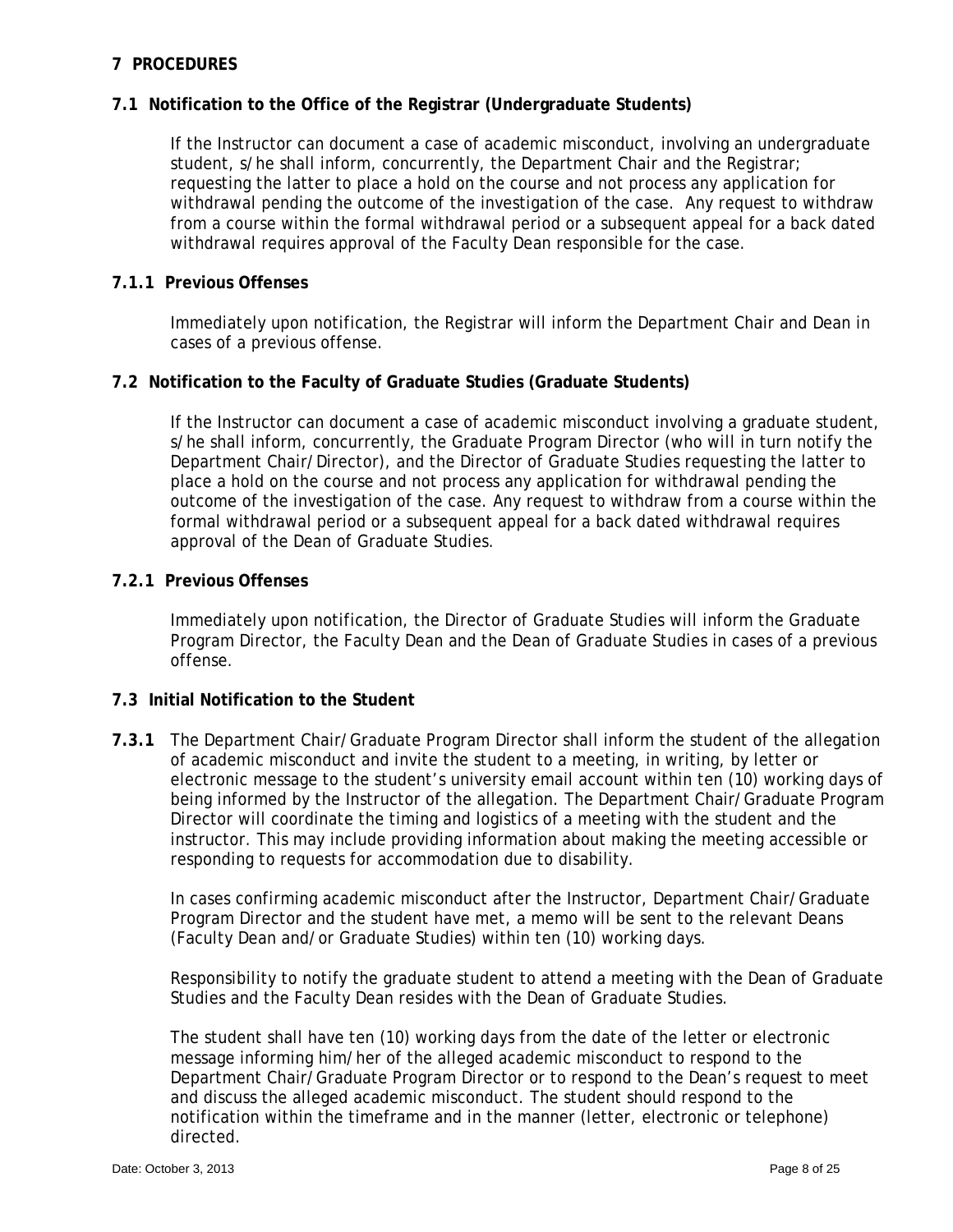**7.3.2** At the time of notification, a student shall be advised that he/she may wish to be accompanied to any interview or meeting with a Department Chair/Graduate Program Director or Dean by a member of the University community, not related by family affiliation, to act as an advisor. Students should be encouraged to invite the Ombudsperson.

Where a member of the University community has a close personal relationship, defined as any relationship, arising from being a member of immediate or extended family (parent, guardian, partner, sibling, aunt, uncle, cousin, or in-law) with a student; that person shall not participate in or contribute to that student's disciplinary proceeding.

In situations where a member of the University community and a student are engaged in activities (academic work, research projects, teaching programs, employment situations, etc) where the member of the University community is a Faculty supervisor, manager, or in a position of authority; that person shall not participate in or contribute to that student's disciplinary proceeding.

**7.3.3** The circumstances of individual cases may require time limits and procedures to be revised as necessary and appropriate. Such circumstances may include, but are not limited to, cases involving students enrolled in courses offered online or at off-campus locations; or cases that occur within five (5) days of the beginning of the examination period. The Department Chair/Graduate Program Director or Dean exercise their discretion in these matters and shall inform those involved in writing regarding procedures and time lines in these situations.

## **7.4 Meeting with the Student**

Administrators shall make every effort to contact the student and arrange to meet to discuss the alleged academic misconduct. The initial meeting with the Department Chair/Program Director should involve the Instructor. Should a student not respond in a timely manner to a request to meet with a Department Chair/Graduate Program Director or Dean(s), or should the student fail to attend the scheduled meeting without prior notification, the case shall be investigated and adjudicated, with the student *in absentia*. The Department Chair/Graduate Program Director shall forward any discipline recommendation to the Dean(s) who shall consider the circumstances of the case and determine an appropriate penalty. The Registrar/Director of Graduate Studies shall forward a letter outlining the discipline decision to the student within ten (10) working days of receiving notification from the Dean.

In situations where a suspicion of academic misconduct involves more than one student (e.g., a situation where it is alleged that more than one student acted as a group, or facilitated the actions of others, individually or collectively) it shall be understood that each student represents an individual case of alleged academic misconduct. The Department Chair/Graduate Program Director or Dean(s) and Instructor shall interview each student individually in an attempt to discover the circumstances of the case and seek any pertinent or new information.

 Students are entitled to bring one member of the University community to the meeting to act as an advisor. For a definition of Advisor see Section 6.3. The following are guidelines regarding the conduct of persons acting in an advisory role:

a. Advisors shall have no standing with regard to the meeting process. They may consult with the Student, but shall not address administrators or Faculty members directly, speak on behalf of the Student, and may not cross-examine or ask questions of witnesses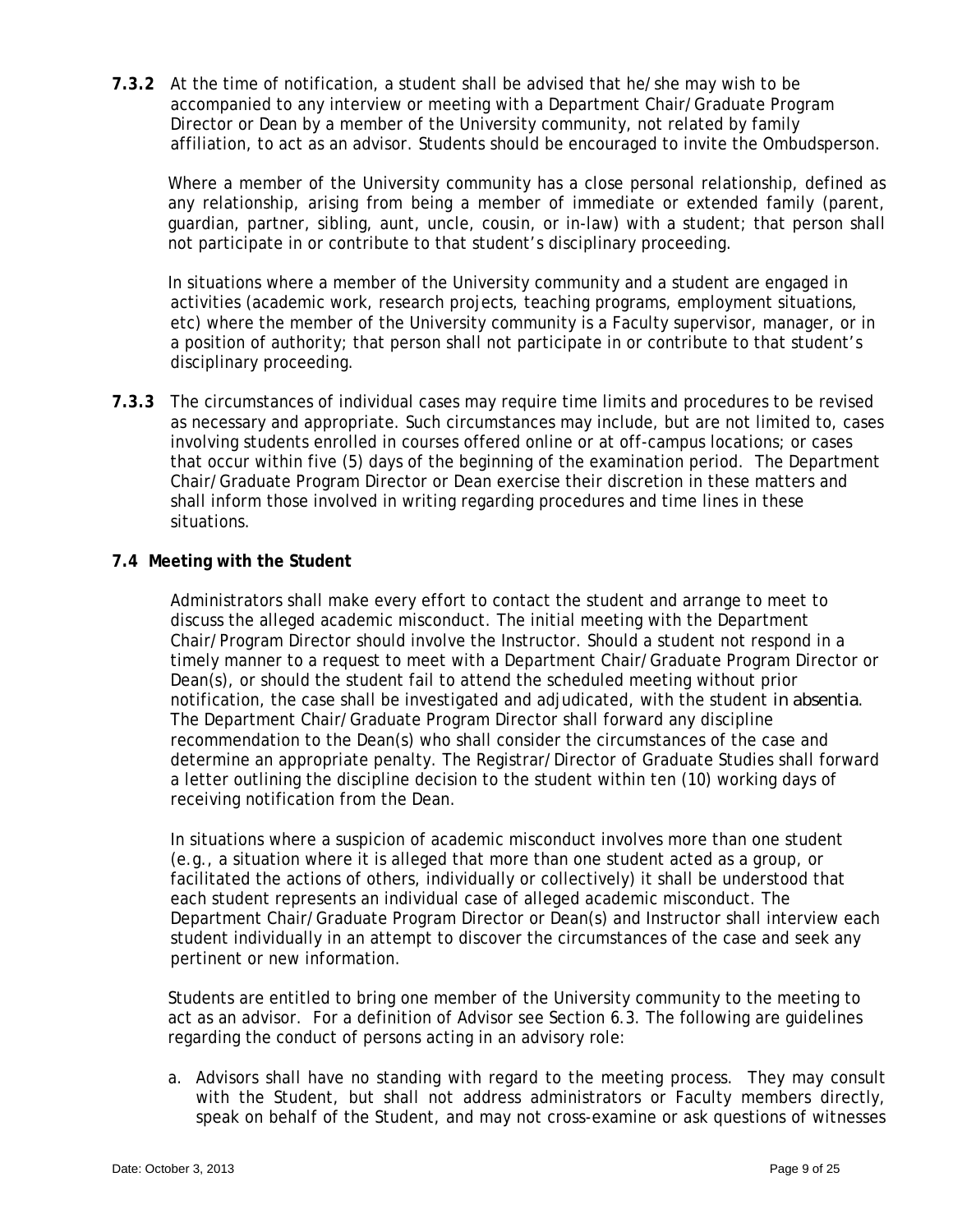or persons present as a result of the proceeding.

b. The Advisor to the Student may be required to verify his or her membership within the University community or other legitimate status before any meeting proceeds.

 Where a member of the University community has a close personal relationship, defined as any relationship, arising from being a member of immediate or extended family (parent, guardian, partner, sibling, aunt, uncle, cousin, or in-law) with a student, that person shall not participate in or contribute to that student's disciplinary proceeding.

Where a member of the University community and a student are engaged in activities (academic work, research projects, teaching programs, employment situations, etc.) where the member of the University community is a faculty supervisor, manager, or in a position of authority; that person shall not participate in or contribute to that student's disciplinary proceeding.

In situations where the relationship of a member of the University community and a student may pose a real, apparent, or potential conflict of interest; both parties must formally disclose (i.e., in writing) the conflict of interest, upon discovery, to the Department Chair prior to any meeting. The Department Chair shall inform the parties of the guidelines contained within this policy and shall direct how the conflict of interest shall be resolved. Please refer to the University's Conflict of interest Policy for further definition, explanation and procedural guidelines.

### **7.5 Undergraduate Students**

**7.5.1** In advance of the meeting, it is the responsibility of the Department Chair to ensure that the student is aware of the evidence. The Instructor and Department Chair together should interview the student, inform the student of their suspicion of academic misconduct, and attempt to discover the circumstances. If the Instructor is not able to attend the meeting, the Department Chair shall inform the student prior to the meeting.

The Department Chair shall:

- a. explain the purpose of the meeting and inform the student of his or her rights and responsibilities;
- b. ask the Instructor to outline the specifics of the alleged academic misconduct and review pertinent documentation and evidence with the student;
- c. give the student fair opportunity to provide verbal response and offer any documentation or information in reply to the accusation of academic misconduct;
- d. inform the student of the finding that either no grounds exist or of his/her offense meriting academic penalty or educative action or delay the determination pending further investigation especially in cases involving more than one student; and
- e. inform the student of support on campus through Student Services.

Should the Department Chair determine that no grounds for a charge exist, or there is not sufficient evidence with which to proceed, s/he shall inform the student and instructor (orally at the meeting or in writing) and inform the Registrar in writing within ten (10) working days of the meeting or as soon as the case is deliberated. No record of the occurrence shall exist in the student's file and the Registrar's Office will remove the hold.

Should the Department Chair determine that an educative action is appropriate, the Department Chair shall assign the educative action and notify the student and instructor of the outcome at the meeting. S/he shall inform the Dean within ten (10) working days and shall forward all completed files to the Dean's office for review. The Dean's office shall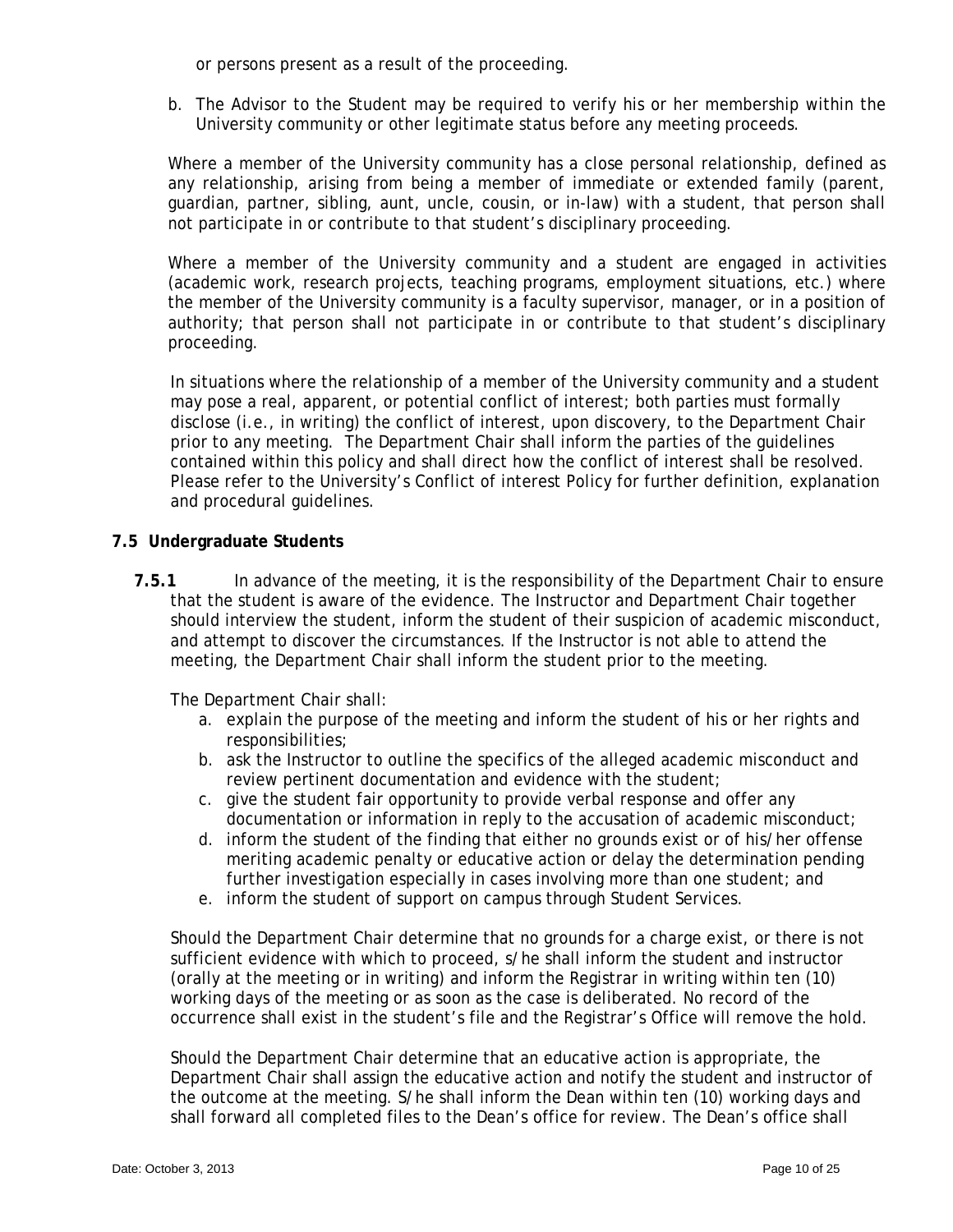inform the Registrar. The student may ask the Dean to review the decision of the Department Chair.

Should the Department Chair determine there is sufficient evidence of academic misconduct warranting academic penalty, s/he shall inform the student and instructor of such at the meeting and refer the case to the appropriate Dean along with any supporting evidence and discipline recommendations within ten (10) working days of the meeting with the student.

If the Department Chair is acting as a Designate to the Dean to manage the adjudication of the policy, the steps undertaken by the Chair will include those assigned to the Dean. The student may ask the Dean to review the decision of the Designate.

Should a Student not respond within (10) working days from the date of the letter or electronic message from a Department; the case shall be investigated and adjudicated, with the Student in absentia.

**7.5.2** In cases meriting academic penalty, the Dean shall contact the student, in writing, within ten (10) working days of being informed of the decision by the Department Chair. Notification to the student's university e-mail account shall be considered an acceptable form of written communication.

The student shall have ten (10) working days from the date of the written communication informing him/her of the Dean's decision to request a meeting and discuss the alleged academic misconduct. The student shall respond to the notification within the timeframe and in the manner (letter, email or telephone) directed.

**7.5.3** The Dean shall meet with the student to discuss the circumstances of the case, and seek to discover any new information that may be relevant to the situation.

The Dean shall:

- a. explain the purpose of the meeting and inform the student of his or her rights and responsibilities;
- b. review the specifics of the alleged academic misconduct as well as any pertinent documentation and evidence with the student;
- c. give the student fair opportunity to provide verbal response and offer any documentation or information in reply to the accusation of academic misconduct;
- d. inform the student of his or her discipline decision within ten (10) working days or consider delaying the determination pending further investigation;
- e. inform the student of his or her right to appeal the decision;
- f. inform the student of support on campus through Student Services.

Should a student not respond within (10) working days from the date of the letter or electronic message from a Dean requesting a meeting, the case shall be investigated and adjudicated, with the student in absentia.

# **7.6 Graduate Students**

**7.6.1** In advance of the meeting, it is the responsibility of the Graduate Program Director to ensure that the student is aware of the evidence of the case. The Instructor and Graduate Program Director together shall interview the student, inform the student of their suspicion of academic misconduct and attempt to discover the circumstances. If the Instructor is not able to attend the meeting, the Graduate Program Director shall so inform the student prior to the meeting.

The Graduate Program Director shall: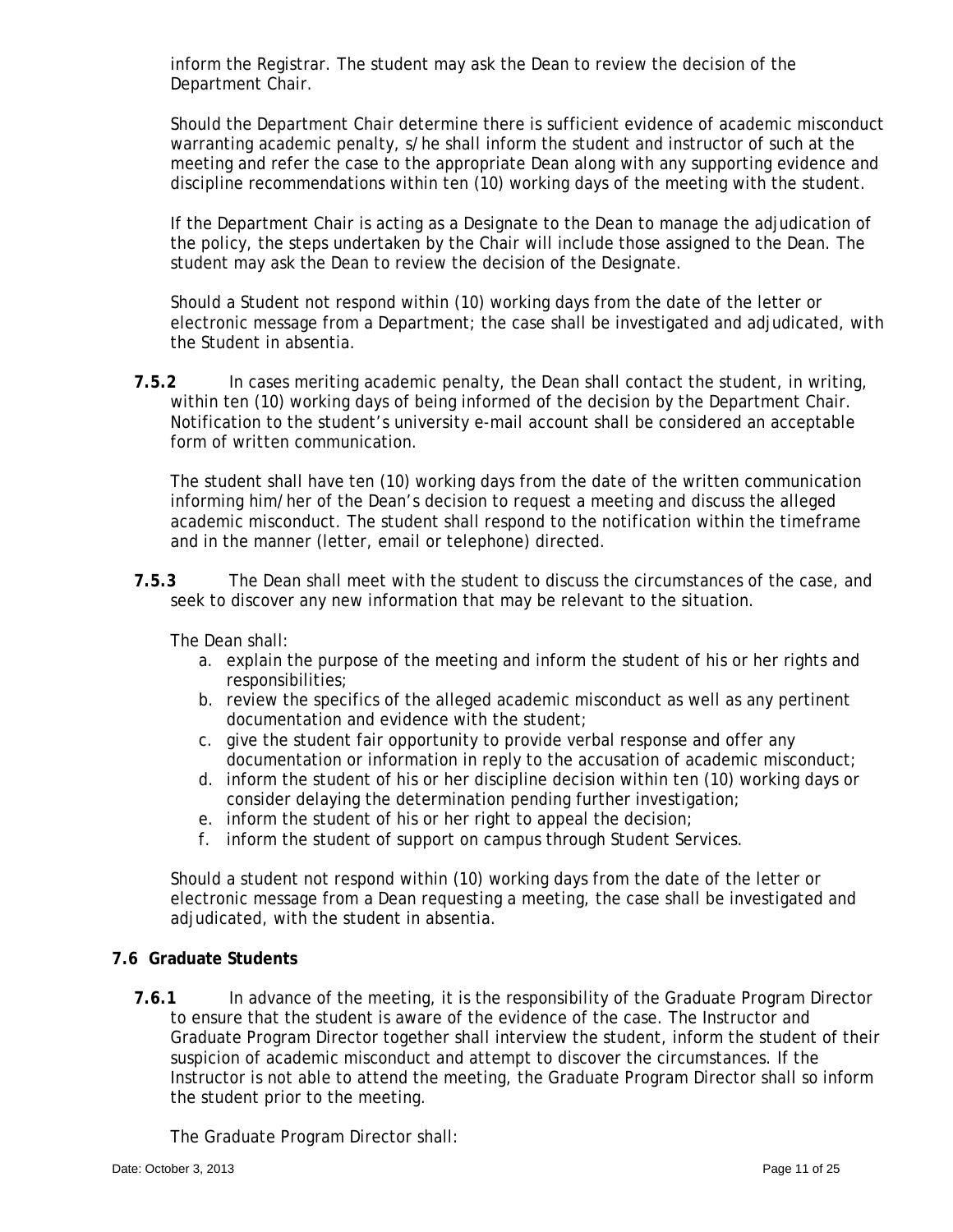- a. explain the purpose of the meeting and inform the student of his or her rights and responsibilities;
- b. ask the Instructor to outline the specifics of the alleged academic misconduct and review pertinent documentation and evidence with the student;
- c. give the student fair opportunity to provide verbal response and offer any documentation or information in reply to the accusation of academic misconduct;
- d. inform the student that either no grounds exist or of the offense meriting academic penalty or educative action or consider delaying the determination pending further investigation, especially in cases involving more than one student;
- e. inform the student of support on campus through Student Services.

Should the Graduate Program Director determine that no grounds for a charge exist, or there is not sufficient evidence with which to proceed, s/he shall inform the student and instructor either orally at the meeting or in writing, and inform in writing the Instructor, Director of Graduate Studies, the Dean of the Faculty and the Dean of Graduate Studies, within ten (10) working days of the meeting. No record of the occurrence shall exist in the student's file and the Office of Registrar will remove the hold.

Should the Graduate Program Director determine that an educative action is appropriate at the meeting, the Graduate Program Director shall assign the educative action and notify the student and instructor of the outcome. S/he shall inform the Faculty Dean and the Dean of Graduate Studies within ten (10) working days within 10 days of the meeting with the student.

In this case, the Graduate Program Director will forward all documentation to the Dean of Graduate Studies for review. The student may ask the Dean of Graduate Studies to review the decision of the Graduate Program Director.

Should the Graduate Program Director determine there is sufficient evidence of academic misconduct warranting academic penalty, s/he shall inform the student and instructor of such and refer the case to the Dean of Graduate Studies and the Faculty Dean. Supporting evidence and discipline recommendations from the Graduate Program Director shall be sent to the Dean of Graduate Studies.

Should a Student not respond within (10) working days from the date of the letter or electronic message from a Graduate Program Director, requesting a meeting, the case shall be investigated and adjudicated, with the student in absentia.

**7.6.2** In cases meriting academic penalty, the Dean of Graduate Studies shall contact the student, in writing, within ten (10) working days of being informed of the decision of the Graduate Program Director. Electronic notification, to the student's university e-mail account shall be considered an acceptable form of written communication.

The student shall have ten (10) working days from the date of the written communication informing him/her of the Dean's decision to request a meeting and discuss the alleged academic misconduct. The student should respond to the notification within the timeframe and in the manner (letter, electronic or telephone) directed.

The Dean of Graduate Studies shall coordinate a meeting with the Faculty Dean and the student to discuss the circumstances of the case, and seek to discover any new information that may be relevant to the situation.

The Dean of Graduate Studies and the Faculty Dean shall:

a. explain the purpose of the meeting and inform the student of his or her rights and responsibilities;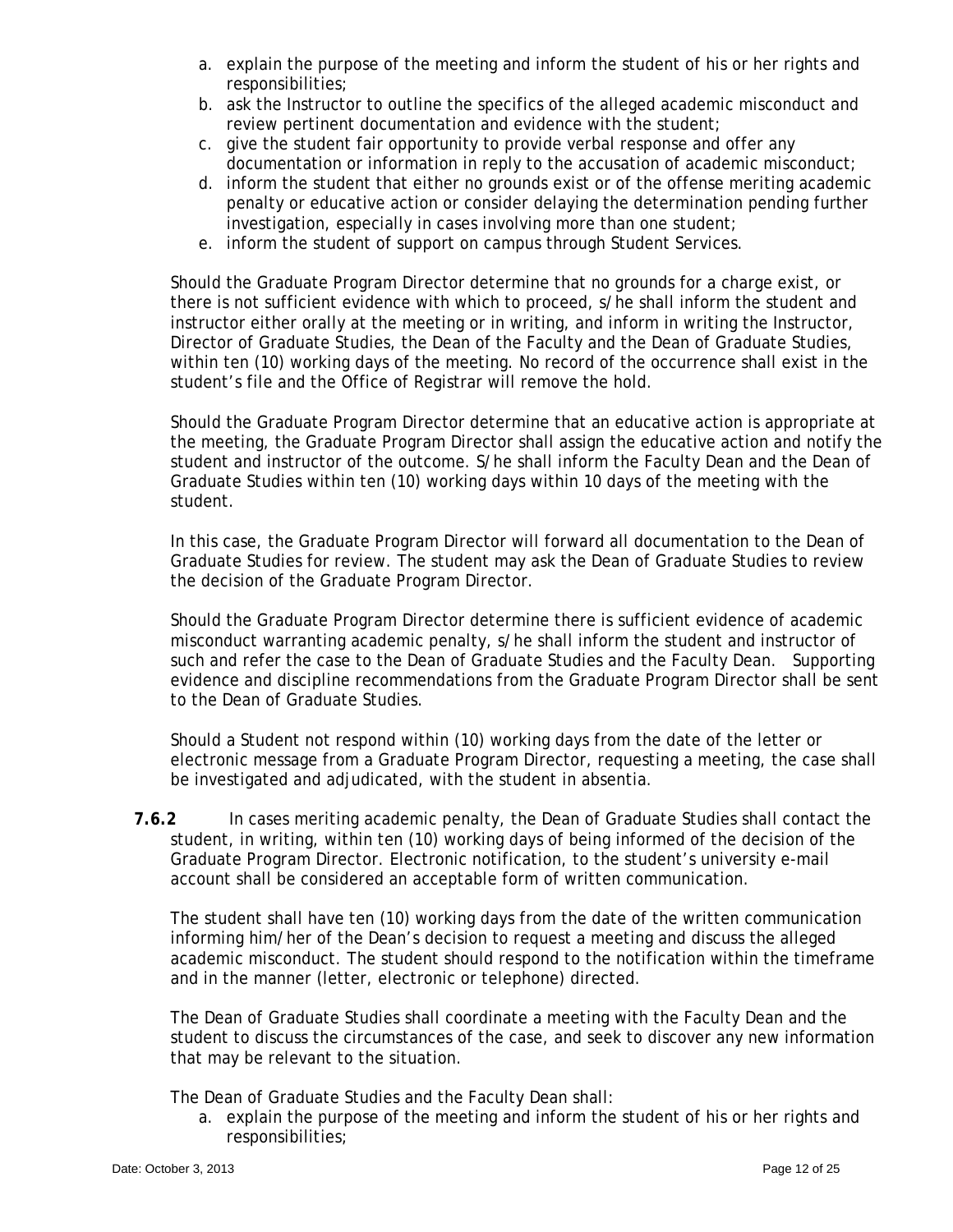- b. review the specifics of the alleged academic misconduct as well as any pertinent documentation and evidence with the student;
- c. give the student fair opportunity to provide verbal response and offer any documentation or information in reply to the accusation of academic misconduct;
- d. inform the student of the recommendation at the end of the meeting, or course of action where further investigation may be warranted.
- e. inform the student that the determination may be delayed pending further information;
- f. inform the student of his or her right to appeal the decision;
- g. inform the student of support on campus through Student Services.

Should a Student not respond within (10) working days from the date of the letter or electronic message from a Dean requesting a meeting; the case shall be investigated and adjudicated, with the Student in absentia. The Dean of Graduate Studies makes the final determination of the offense and penalty in consultation with the Faculty Dean.

## **7.7 Notification of Offense**

If the Dean of the Faculty/the Dean of Graduate Studies is satisfied that a case of academic misconduct has been proven.

- a. In cases regarding undergraduate students, the Dean shall inform the Registrar, who shall insert a letter in the student's academic file and the Registrar shall inform the student with copies to all relevant parties.
- b. In cases regarding graduate students, the Dean of Graduate Studies shall inform the Director of Graduate Studies, who shall insert a letter identifying the discipline for academic misconduct in the student's academic file, and/or on the student's transcript. The Director of Graduate Studies shall inform the student with copies to all relevant parties.
- c. The letter shall be removed from the file when the student graduates or three (3) years after the last registration.
- d. The Registrar/Office of Graduate Studies shall inform the student in writing within ten (10) working days of the action taken and outline the possible penalties for future infractions.
- e. If needed, the Registrar/Office of Graduate Studies shall note the transgression on the student's transcript upon a ruling to that effect. The notation shall be removed from the transcript when the student graduates or three (3) years after the last registration.
- f. Should a student request an appeal, his or her penalty shall remain in effect pending the outcome of the appeal.

## **8 APPEALS**

An appeal is a request by a student for a review of a decision (e.g., a penalty imposed due to academic misconduct) based on evidence provided by the student. An appeal action does not interrupt the University's obligation to administer academic decisions or penalties under this policy. A penalty becomes in effect when designated by the Dean and shall remain in effect during the appeal process.

The Senate Student Appeals Board hears and adjudicates all undergraduate and graduate student academic appeals and is the final recourse for academic appeals.

Information on Academic Misconduct and the Appeals Process is available in the Academic Calendar and the Brock University Faculty Handbook; Section III.12.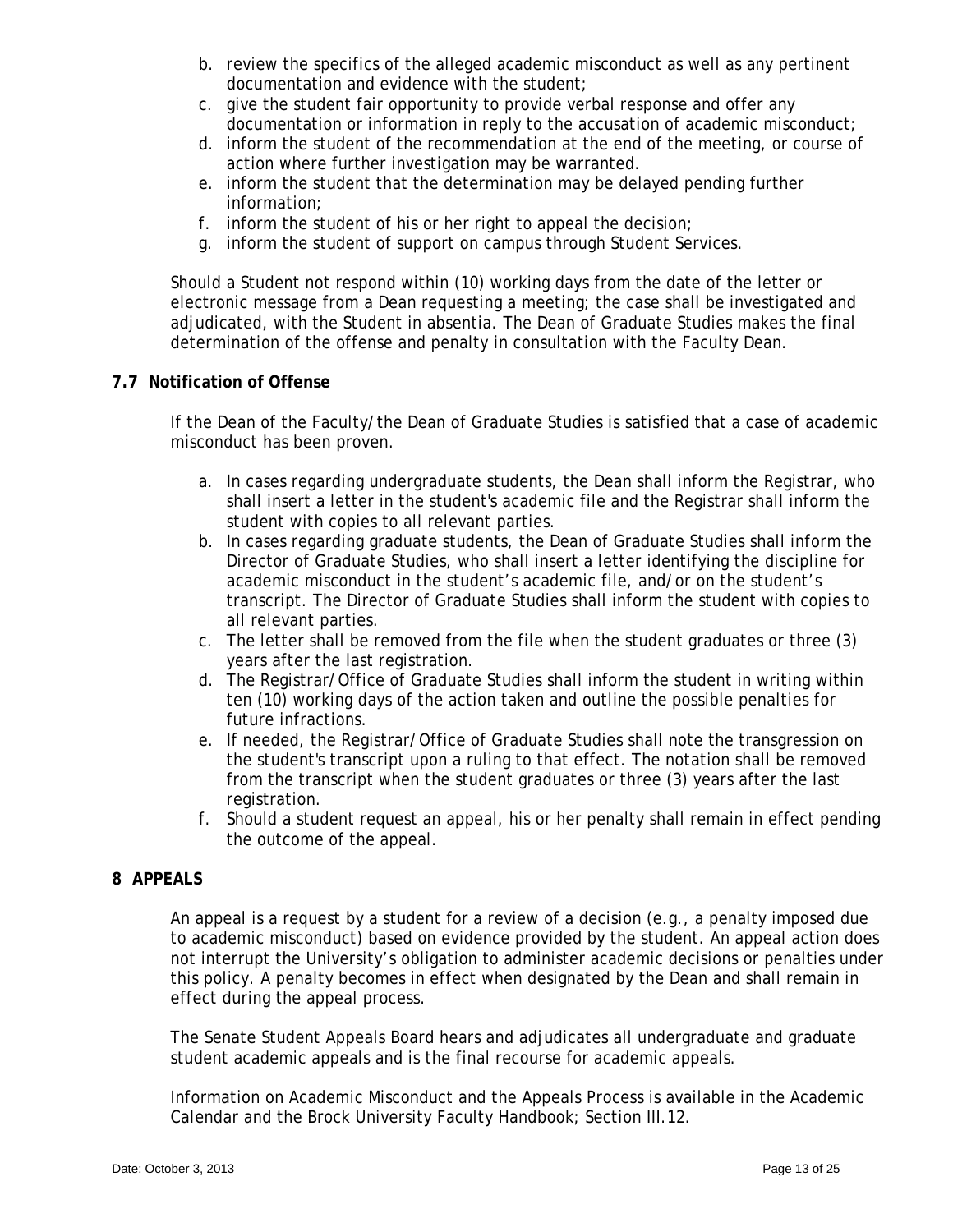# **Related policies**

Code of Student Conduct and Disciplinary Procedures in Non-Academic Matters Respectful Work and Learning Environment Policy Research Policies and Procedures Document Access to Student Records and Disclosure of Information Policy Access to Information and Protection of Privacy Policy Computer Use Policy Electronic Mail Policy Provision of University Goods or Services to persons with Disabilities Policy

## **Amendments (revision history)**

| Date revised | Responsible          |
|--------------|----------------------|
| Enter date   | Enter position/title |
|              |                      |
|              |                      |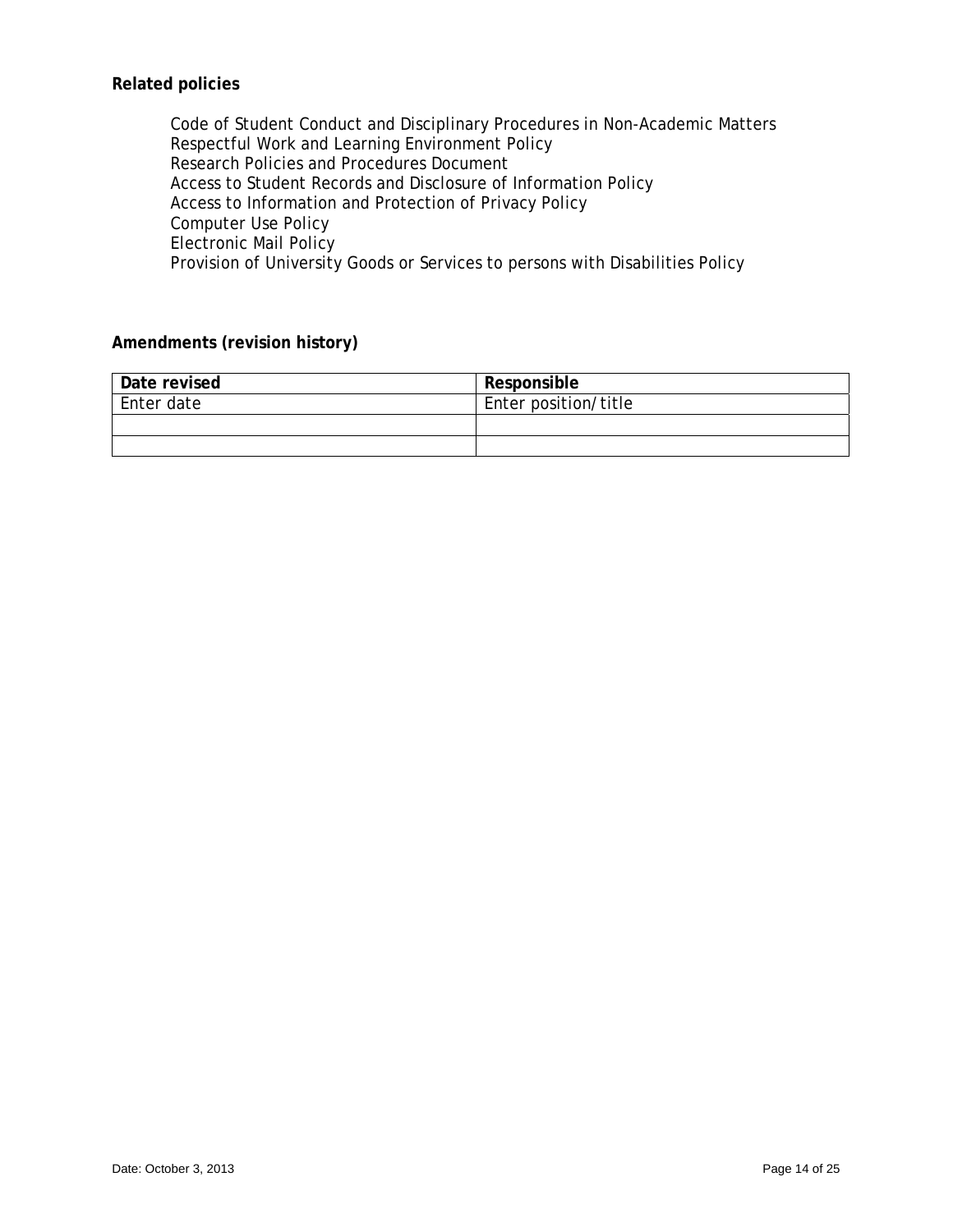#### **APPENDIX 1A: ADMINISTRATIVE FLOW OF ACADEMIC MISCONDUCT PROCEDURES Undergraduate Students**

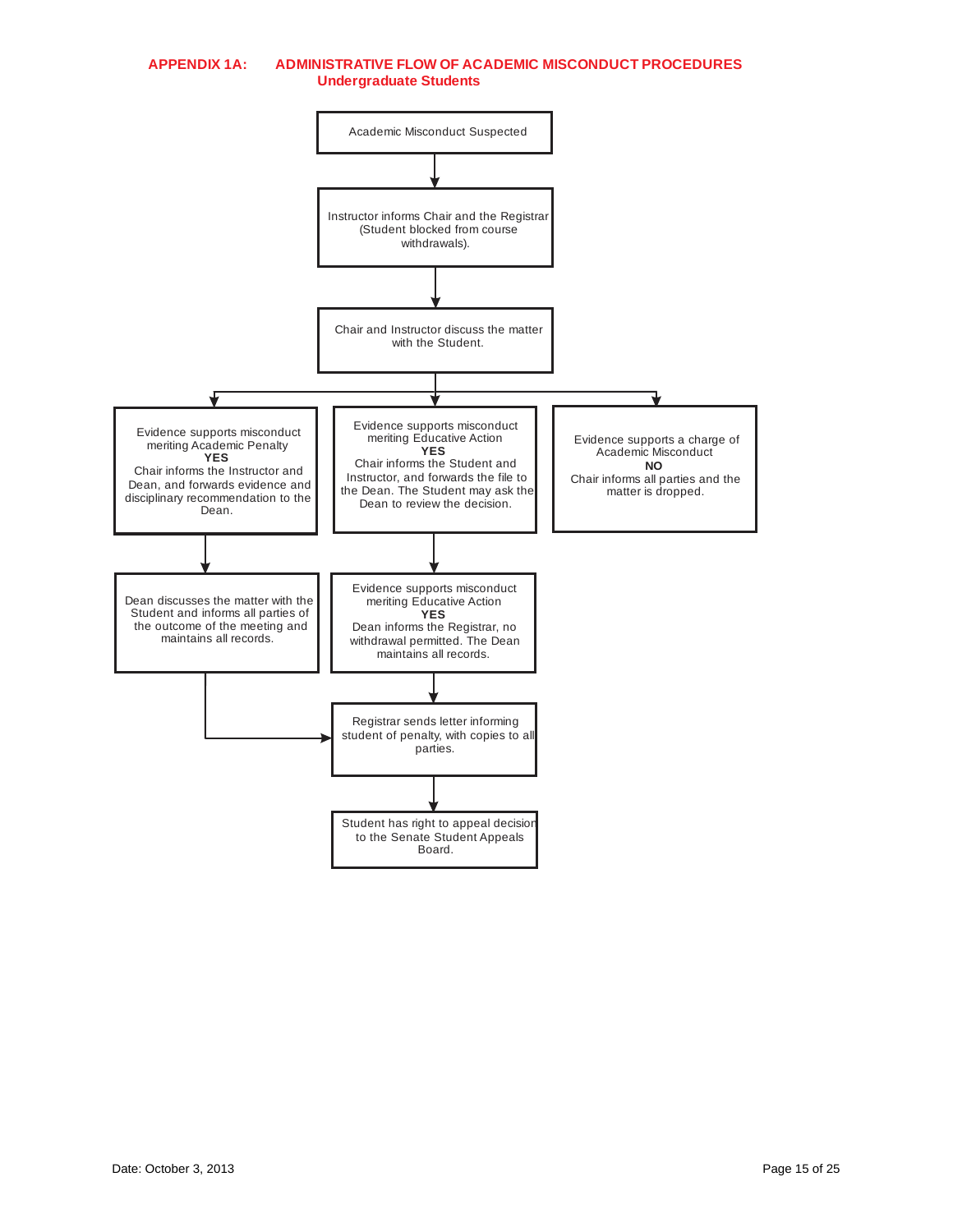#### **APPENDIX 1B: ADMINISTRATIVE FLOW OF ACADEMIC MISCONDUCT PROCEDURES Graduate Students**

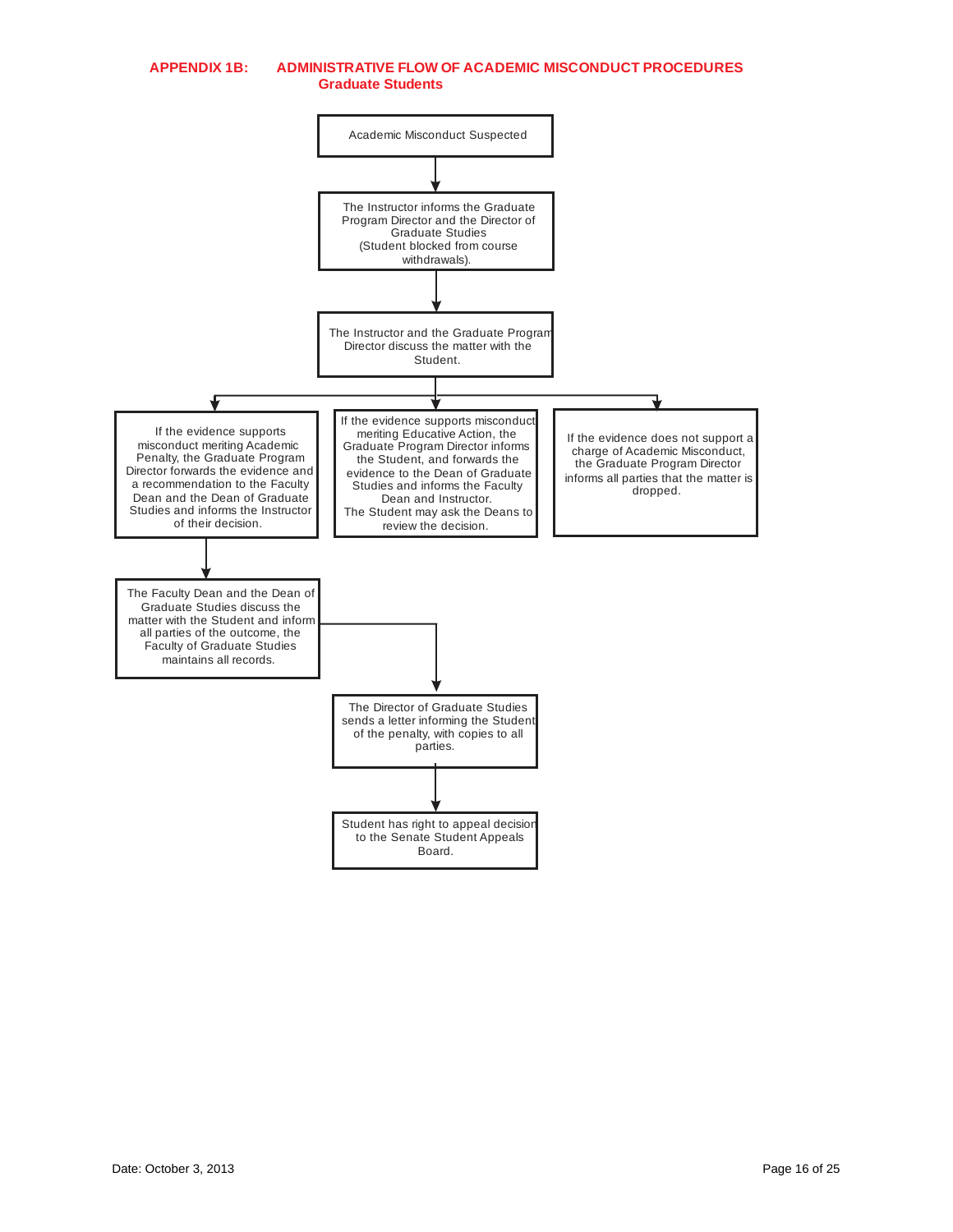## **APPENDIX 2: ACADEMIC MISCONDUCT**

The following identifies academic behaviours the University considers inappropriate and which may lead to disciplinary procedures under this policy. This list is not comprehensive and should not be seen as complete.

- A Examinations and Tests
	- 1. Impersonation of a candidate in an examination or test.
	- 2. Allowing someone else to write one's examination or test.
	- 3. Copying information from another student.
	- 4. Making unauthorized information available to other students.
	- 5. Use of unauthorized material.
	- 6. Submission of a take-home examination containing material written by someone else.
- B Laboratories
	- 1. Copying a laboratory report or allowing someone else to copy one's report.
	- 2. Using another student's data unless specifically allowed by the Instructor.
	- 3. Allowing someone else to do the laboratory work.
	- 4. Using direct quotations or sections of paraphrased material in a lab report without acknowledgment.
	- 5. Faking or falsifying or omitting laboratory data.
- C Essays, Assignments, Major Research Papers, Theses
	- 1. Submission of an essay, thesis or major research paper written in whole or in part by someone else as though it is one's own.
	- 2. Preparing an essay, thesis, dissertation or assignment for submission by another student.
	- 3. Copying an essay, thesis, dissertation or assignment.
	- 4. Allowing one's essay, thesis or assignment to be copied by someone else.
	- 5. Using direct quotations or large sections of paraphrased material without appropriate acknowledgment.
	- 6. The buying or selling of, or contracting for, term papers, theses, computer programs or other any assignments.
	- 7. The submission of the same piece of academic work, in whole or in part, in more than one course without the permission of the Instructors. Permission from the instructors must be in writing and must state any guidelines or restrictions related to the academic work.
	- 8. Submitting, in whole or in part, a computer program or code completed by someone else, with or without modifications or with obfuscation, as though it is one's own.
- D False or Misleading Representation
	- 1. Failure to disclose prior academic records required for admission decisions or other academic purposes.
	- 2. Obtaining medical or other certificates under false or misleading pretences.
	- 3. Altering documents or certificates, including but not restricted to health claims, tests, and examinations.
	- 4. Submitting false credentials for any purpose.
	- 5. Forging or falsifying Brock University documents, including but not restricted to hard copy or electronic.
- E Unprofessional or Inappropriate Behaviour
	- 1. Exhibiting unprofessional or dishonest behaviour related to a field placement, practicum or internship, for example, forging a placement contract.
- F Inappropriate Collaboration
	- 1. Unless teamwork is permitted by the instructor, it is prohibited.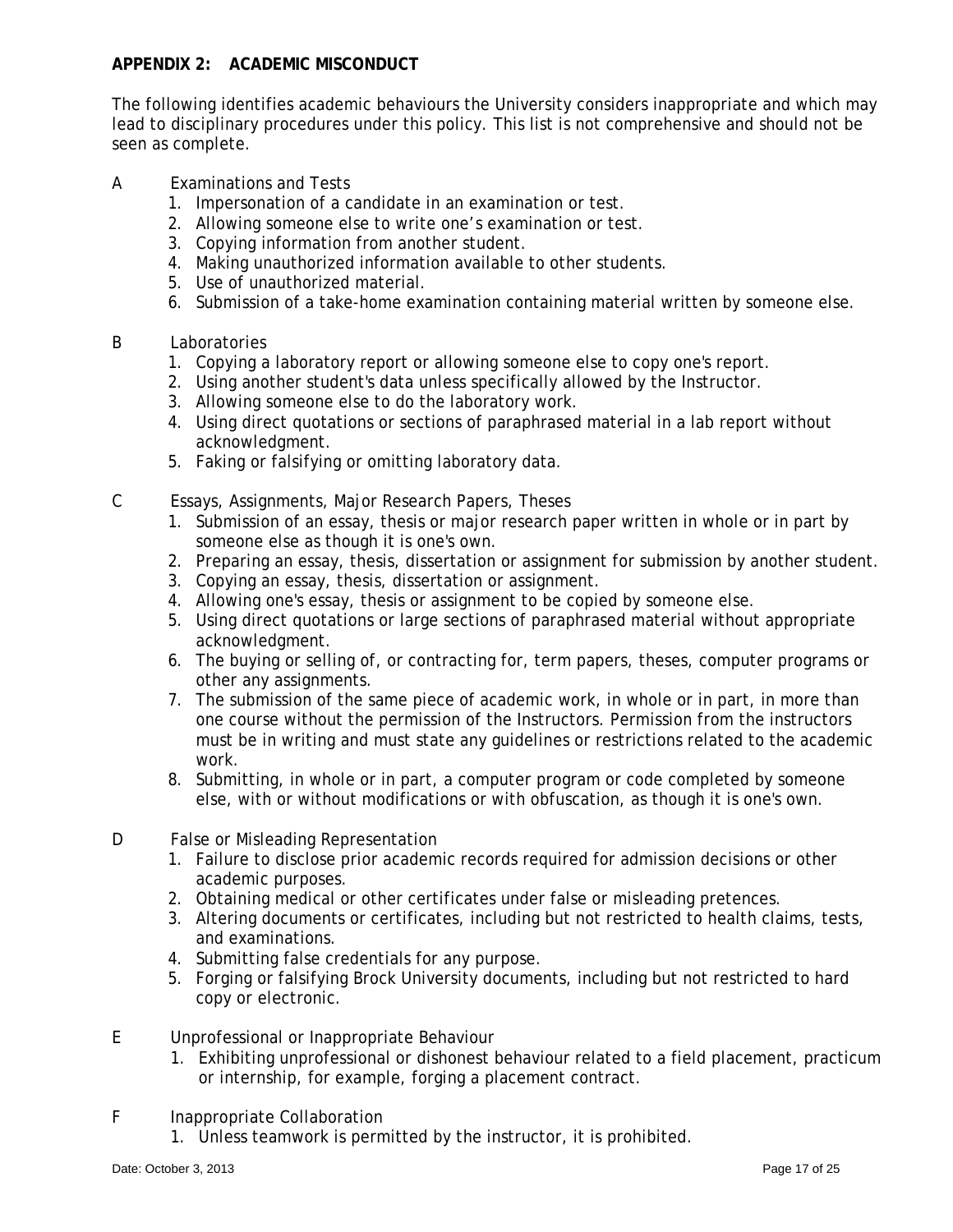Individual Instructors or Departments/Centres will point out areas of specific concern not covered above. Students should be encouraged to consult Instructors in case of doubt.

Plagiarism means presenting work done (in whole or in part) by someone else as if it were one's own and applies to all forms of student work. The work of others can include, but is not limited to, written work, ideas, music, performance pieces, designs, artwork, computer code and Internet resources. Associated dishonest practices include faking or falsification of data, cheating or the uttering of false statements by a student in order to obtain unjustified concessions.

Plagiarism should be distinguished from sanctioned co-operation and collaboration. Often, students may be permitted or expected to work on assignments collectively, and to present the results either collectively or separately. Students must appropriately acknowledge the original work of all, for example, by way of formal acknowledgment or by footnoting.

Instructors shall inform students what constitutes acceptable scholarship, proper form of citation and use of sources. In addition, Instructors shall clearly define their expectations regarding collaboration and group work.

### **APPENDIX 3: RESPONSIBILITES REGARDING ACADEMIC BEHAVIOUR**

### A Responsibilities of Instructors Regarding Student Academic Behaviour

Instructors shall foster an environment of academic integrity in all teaching, learning and research contexts and shall make reasonable attempts to define procedures that encourage academic integrity. These include, but are not limited to:

- 1. Providing clear direction or instruction concerning course requirements, especially directions involving collaborative course work;
- 2. Maintaining the security and integrity of examinations;
- 3. Providing students with an adequate and equitable time period to complete required examinations or course work;
- 4. Taking practical measures during the examination period to prevent academic misconduct;
- 5. Clarifying the roles and responsibilities of teaching assistants, laboratory demonstrators, tutorial leaders, and those individuals working within the course structure;
- 6. Ensuring inclusion of the standardized paragraph on academic misconduct on all course outlines.

For additional strategies consult the Center for Pedagogical Innovation.

Instructors are responsible for taking steps to detect plagiarism in all course work that is submitted by students.

# **APPENDIX 4: PHRASE MATCHING SOFTWARE**

Instructors may take advantage of a number of different phrase matching software programs to assist them in the detection of plagiarism (e.g., Turnitin.com) during the course of evaluating essays, assignments, and other work that is required for a given course. However, if an Instructor has decided to employ such systems, students must be informed in writing at the beginning of the course (see FHB III: 10.1.3 G).

It shall be assumed that students who remain in the course, having been informed of the use of such systems, shall have agreed to their use. However, circumstances may arise whereby a student must continue in a course despite their principled objection to participate in the use of such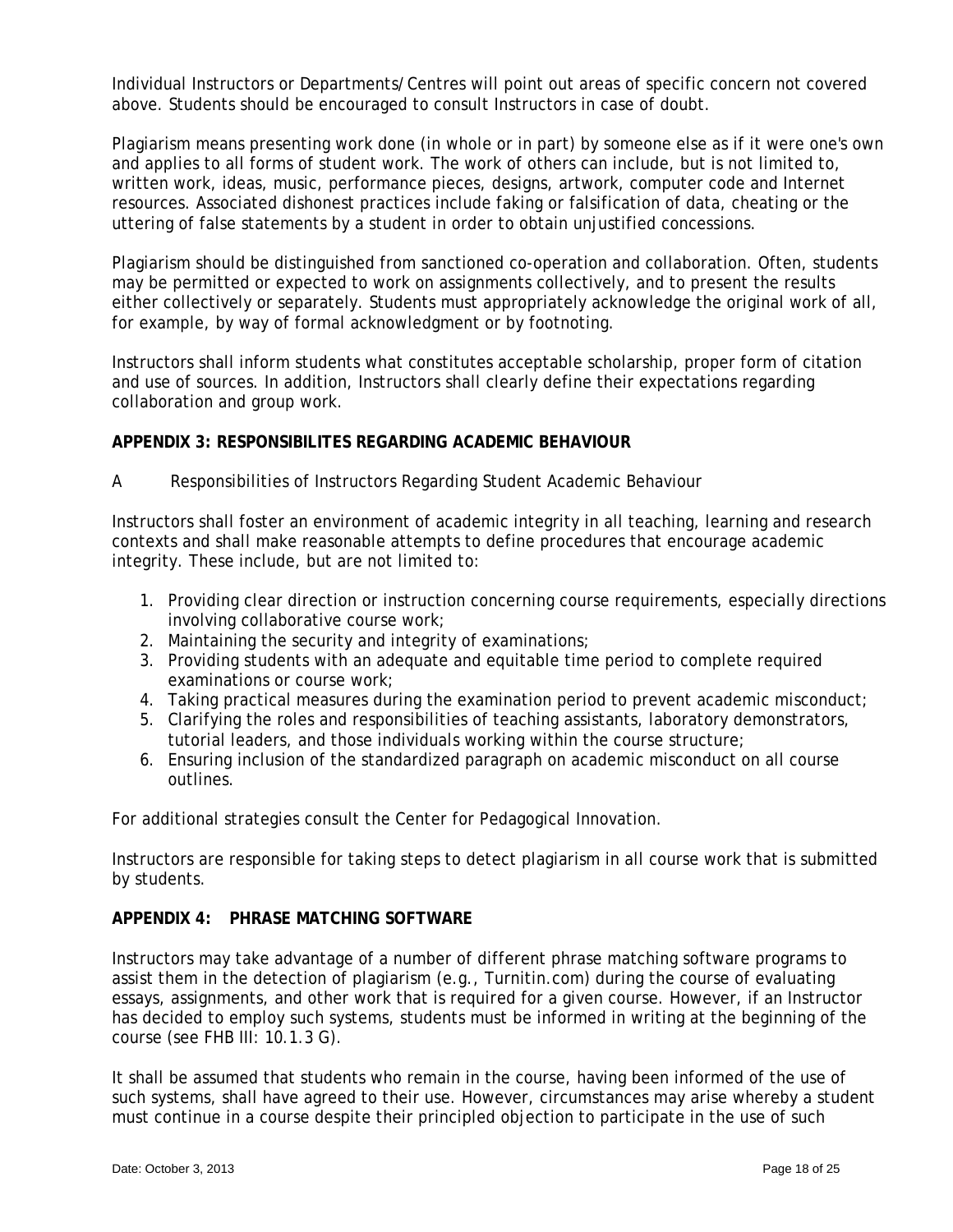systems. In those cases, the Instructor must provide such students with a reasonable offline alternative to using the system such as, but not limited to:

- i. Require a short reflection paper on research methodology;
- ii. Require a draft bibliography prior to submission of the final work;
- iii. Require the cover page and first cited page of each reference source to be photocopied and submitted with the final paper; and/or,
- iv. Require the submission of specified rough notes and drafts.

The exception to the use of offline alternatives shall include courses where academic work is compared using a database that resides on the premises of Brock University and is used to measure the similarity of academic work within a specific course or program for the purposes of plagiarism detection (e.g., Computer Science).

## **APPENDIX 5: ACADEMIC INTEGRITY ADVISORY COMMITTEE**

### **A Terms of Reference**

The Academic Integrity Committee meets quarterly, or as required, to develop/review the Academic Integrity Policy and report and/or make recommendations to Senate regarding appropriate policy, procedure, and institutional benchmarks for academic integrity. Its mandate shall include, but may not be limited to, monitoring the Academic Integrity Policy and providing suggestions to the Academic Integrity Officer in the establishment of an annual plan that encompasses the awareness, promotion and implementation of educational strategies for the institution. The Academic Integrity Committee has responsibility to ensure that the Associate Deans have knowledge of the range of appropriate penalties for various offences. The Academic Integrity Committee shall report to the Vice-Provost Teaching and Learning.

The Chair and Vice-Chair of the Academic Integrity Committee will report twice a year (Fall and Spring) to the Senate Teaching and Learning Policy Committee and, once annually to the Senate Undergraduate Student Affairs Committee and the Senate Committee for Graduate Studies. Quorum is a majority of the voting members of the committee, not including the Chair. The Chair is a voting member.

### **B Composition of the Academic Integrity Advisory Committee**

- a. Vice-Provost Teaching and Learning (Chair)
- b. Vice Provost and Academic Vice President
- c. Two Associate Deans with portfolios consisting of Undergraduate Affairs (one of whom to serve as Vice Chair)
- d. One Associate Dean with a portfolio consisting of Graduate Studies and Research
- e. Chair or Designate of the following Senate Committees: Undergraduate Student Affairs, Graduate Studies, Teaching and Learning Policy, and Appeals
- f. The undergraduate and graduate student representatives on the Teaching and Learning Policy Committee of Senate
- g. Academic Integrity Officer
- h. Ombudsperson
- i. Institutional Resourcing: Vice-Provost and Associate Vice-President, Student Services; Director, Center for Pedagogical Innovation; Registrar; Director of the Office of Graduate Studies; Student Development Center Learning Skills Manager. Not part of quorum. Not voting.
- j. Additional Institutional Resourcing: the Library, IT Services, Office of Institutional Analysis, Office of International Services, Residence Services, Recruitment and Liaison, Marketing and Communication. Not part of quorum. Non-voting.
- k. BUFA observer. Not part of quorum. Non-voting.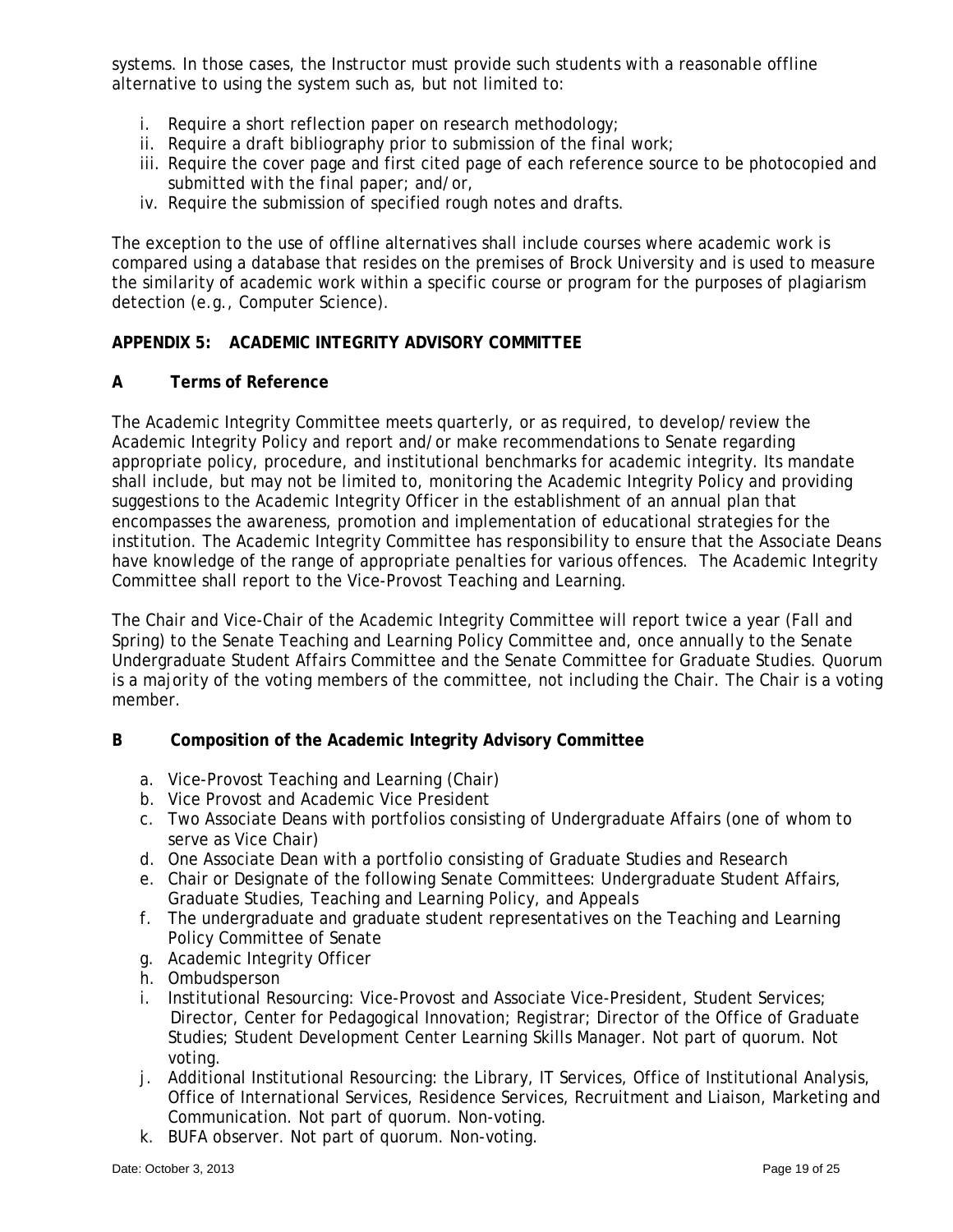## **C Selection of Associate Deans**

The Vice-Provost Teaching and Learning shall call for nominations among the Associate Deans. Associate Deans shall be appointed on a two-year rotating basis by Faculty with no two Associate Deans from the same Faculty serving on the committee concurrently.

## **APPENDIX 6: ROLES AND RESPONSIBILITIES OF THE ACADEMIC INTEGRITY OFFICER**

The Academic Integrity Officer shall report to the Vice-Provost Teaching and Learning.

The primary task of the Academic Integrity Officer is to assist the University Community (students, faculty, administration and staff) with issues and concerns regarding academic integrity.

The Academic Integrity Officer shall support this mandate by promoting awareness and reinforcing the importance of academic integrity within and to the University community, including students, instructors, graders, and teaching and lab assistants, through the development and implementation of education programmes and initiatives that also serve to promote positive attitudes towards academic integrity.

The Academic Integrity Officer will be responsible for recording and reporting annually on the number and type of offenses for each Faculty, as well as indicating whether the students are graduate or undergraduate, year of study, domestic or foreign, originating their degree at university or at a college and so on.

Under the direction of the Vice Provost Teaching and Learning, the Academic Integrity Officer will work closely with the Vice-Chair of the Academic Integrity Committee, the Associate Deans, the Registrar and the relevant staff in the Faculty of Graduate Studies to ensure that these responsibilities are accomplished.

### **ROLES AND RESPONSIBILITIES**

The Academic Integrity Officer shall be responsible for:

- a. promoting awareness and reinforcing the importance of academic integrity within and to the University community;
- b. planning and coordinating academic integrity education and academic integrity promotion activities;
- c. developing and implementing programmes relating to academic integrity issues;
- d. serving as a resource to students, teaching professionals, Faculties, the Office of the Registrar and other University bodies (e.g. Appeals Board);
- e. coordinating with Faculties and relevant Adjudication bodies in the maintenance of documentation related to academic dishonesty cases and those that reach the appeal level;
- f. providing information and making recommendations to the Academic Integrity Committee regarding appropriate policy, procedure, or discipline outcomes based on the practices of other institutions, conferences and relevant published material;
- g. providing an annual written report; and,
- h. briefing the Vice Provost, Teaching and Learning and relevant Senate Committees such as the Undergraduate Student Affairs Committee on an annual basis.

### **THE REPORT**

The annual written report will include cases of academic misconduct, number of second and third offences, cases that reach the level of appeals, educational work with instructors and students and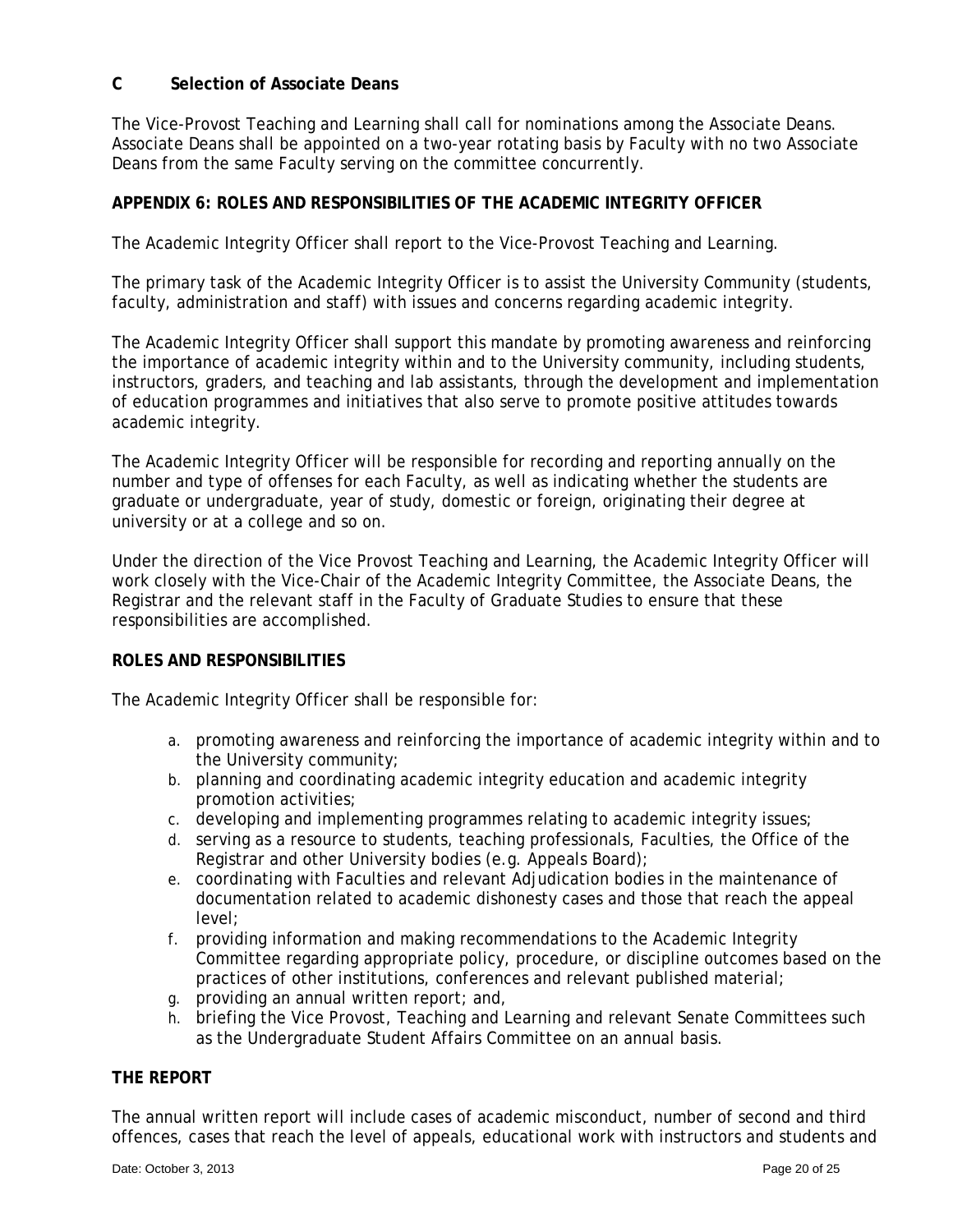on insights gained from other institutions. This report, based on anonymous aggregate data, will serve to identify patterns of misconduct and problem areas related to the University's policies and procedures, and may result in recommendations for revisions. The annual report, prepared after the conclusion of the academic year, will be submitted to the Vice Provost Teaching and Learning, the Associate Vice-President, Academic, Associate Deans and the Academic Integrity Advisory Committee in September. Oral presentations of the report will be received by the Senate Committee for Teaching and Learning Policy, the Senate Committee for Undergraduate Affairs, the Senate Committee for Graduate Studies, the Senate Committee for Appeals and the Committee of Associate Deans. Consideration should be given to posting all or part of this report on-line.

## **ACCOUNTABILITIES**

## **Communication, Consultation and Referral**

- Provide and solicit consultation to/from students, faculty and adjudicative bodies regarding academic integrity issues on campus.
- Remain independent, neutral and impartial, and exercise good judgement.
- Assist the University community in interpreting policies and procedures regarding academic integrity and facilitate the assessment of academic integrity processes.
- Together with the Chair/Vice Chair of the Academic Integrity Advisory Committee, consult with Faculties, Administrative and Adjudicative bodies, as well as representative student organisations (BUSU, GSA), to develop cooperative strategies for policy implementation, procedure and educational programme development.
- As appropriate, refer students and instructors to existing problem resolution channels within the University community.

## **Policy Analysis and Feedback**

- Act as liaison between external individuals, groups and organizations and the University community, on academic integrity issues.
- Solicit communication and feedback and serve as a communicator or informal facilitator, as appropriate. Through these sources of information, the Officer will recommend to appropriate committees and individuals ways to prevent academic misconduct at Brock.
- Act as a resource to the Academic Integrity Committee and to all Associate Deans with regard to best practices and procedural fairness in the administration of academic integrity activities.
- Serve as a resource in the formation or revision of policy or procedures, identifying issues that may surface as a result of a discontinuity between the stated intention and actual practice.

## **Outreach and Education**

- Provide on-going education and communication about academic integrity on campus, which would include developing and conducting programmes on related topics, acting as a resource or providing educational materials. This will involve discussions with the Vice Provost Teaching and Learning, and Associate Deans to determine areas of focus regarding educational work with students, instructors, graders and teaching/lab assistants.
- Promote healthy attitudes towards academic integrity through existing University initiatives such as Smart Start, Recruitment and New Faculty, Employee, Teaching Assistant and Graduate Student Orientations.
- Serve as a resource to instructors and teaching professionals on campus though the CPI.
- Work collaboratively with University bodies, stakeholders (such as CPI, Student Development Centre, etc.) in the development and implementation of academic integrity activities and programmes.
- Act as a resource to, and solicit feedback from the Academic Integrity Advisory Committee regarding on-going issues in maintaining academic integrity.
- Initiate contact with Associate Deans to collaborate on issues of academic integrity.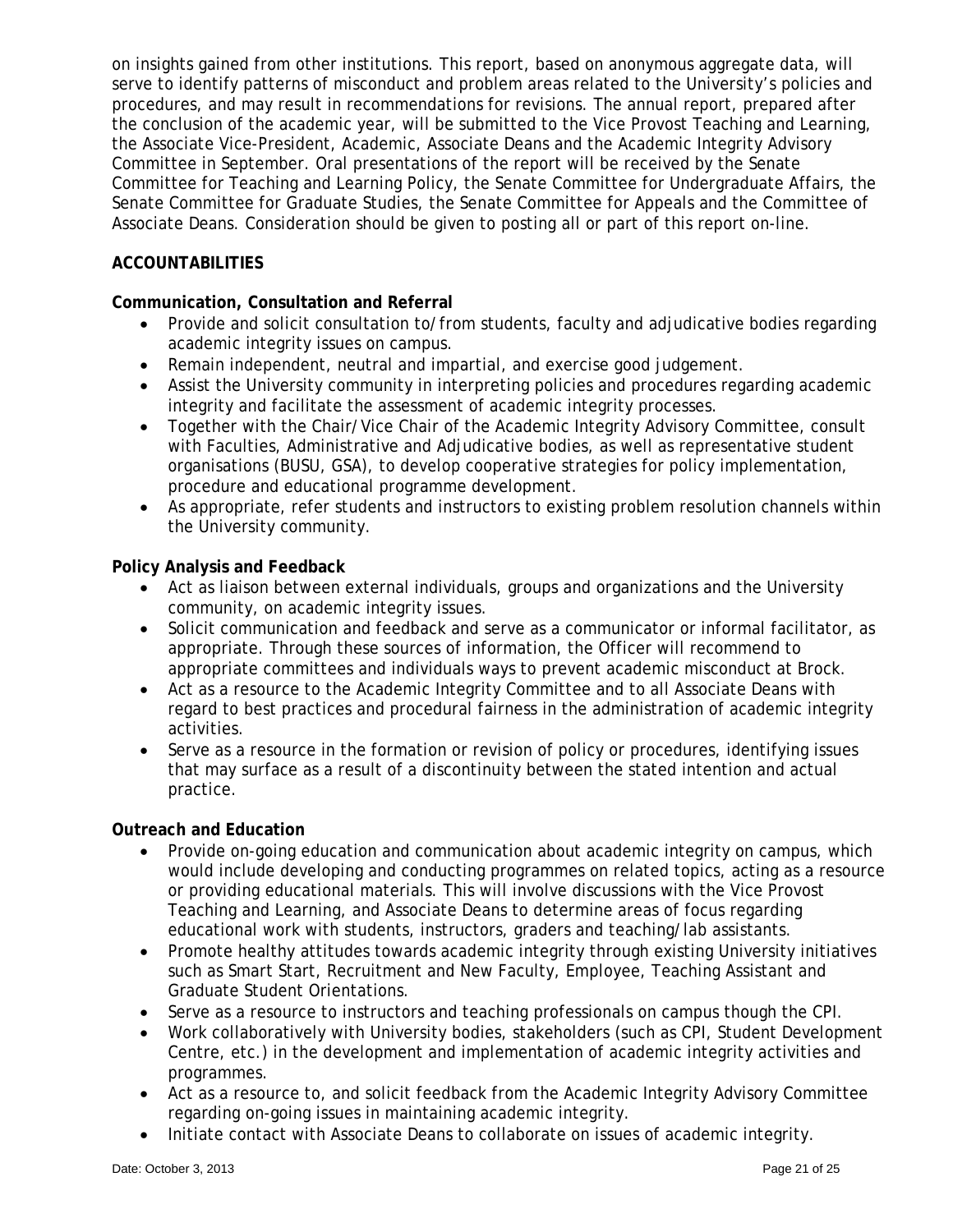## **APPENDIX 7: DEPARTMENTAL/ GRADUATE PROGRAM NOTIFICATION TO THE STUDENT**

## **A Notification from the Department Chair/Graduate Program Director**

A student who is suspected of academic misconduct shall be notified by the Department Chair/Graduate Program Director (or designate) in writing by letter and/or electronic message to the student's university e-mail account. Please note that messages sent by electronic media shall be copied to the course Instructor. The message sent to the student should contain the following components:

**Notification by Electronic Mail Subject Line: Important/Confidential** 

Student ID # 1234567

Dear Mr. A Student,

I have been advised by Professor Bird, in the Department of Studies, regarding allegations of academic misconduct against you with respect to 'academic work' in ABCD 1F90 during the 2006- 2007 Fall/Winter Session.

I am contacting you to request a meeting with you and Professor Bird to discuss the situation. You may be accompanied by a member of the University community, defined as a faculty or staff member (some restrictions apply), currently registered Student member of Brock University, or the Students' Ombudsperson, who may act as an advisor. The Ombudsperson can be reached at 905- 688-5550, extension 4195. You may request to be made aware of the evident of your case prior to the meeting.

Please contact my office, at 905-688-5550, ext. 1234, to arrange an appointment on or before November 6, 2013. At that time please notify me if you require information about meeting accessibility or request an accommodation due to disability. Should you not respond by November 6, 2013, your case shall be considered in your absence.

Jane Smythe, Chair, Department of Studies

## **APPENDIX 8: NOTIFICATION TO THE STUDENT BY THE DEAN**

## **A Guidelines for Notifying the Student to Request to Meet**

When a case of academic misconduct has been forwarded to the Dean, the student shall be notified by electronic message to the student's university e-mail account. The notification should include the following information:

- Indicate that the communication is "Private and Confidential";
- Identify the student, by name and include his or her address, Student ID number and the date;
- Indicate the purpose of the communication (e.g., Re: Academic Misconduct in Course ABCD 1F90, D1, Fall/Winter 2006-2007);
- Indicate that the student can have access to the information on the case prior to the meeting;
- $\bullet$  Include a signature from the Dean (or designate);
- A copy of the communication shall be forwarded to the Instructor, Department Chair/Graduate Program Director and the Registrar/Director, Graduate Studies.

## **B Opening Paragraph**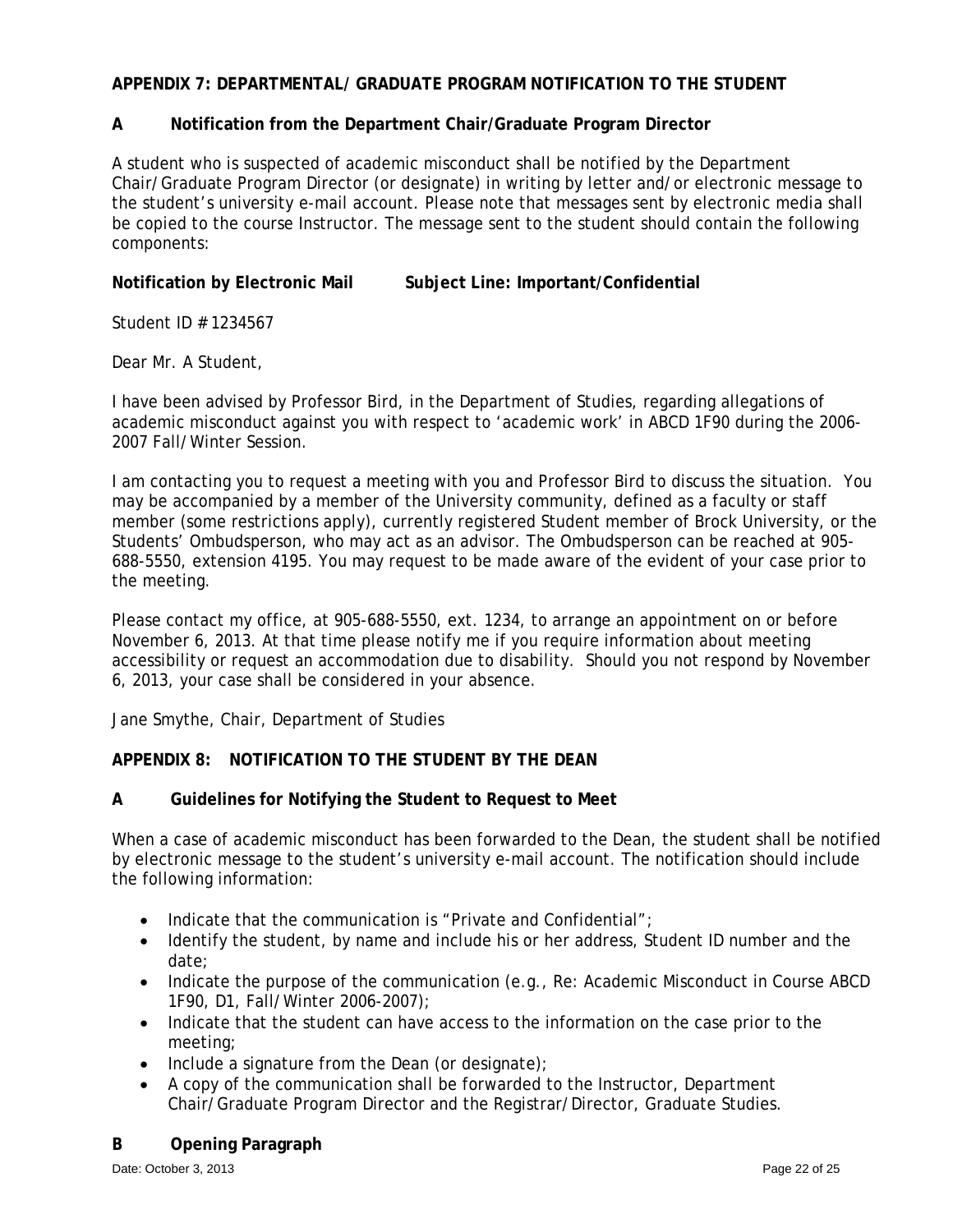Shall include a brief description of the facts, including a summary of what has happened prior to the Dean's request to meet.

e.g., I have been advised by Professor Smythe, Chair, Department of Studies and Professor Bird of an allegation of academic misconduct against you regarding an essay submitted in course ABCD 1F90. The essay was submitted for grading on October 23, 2013, and it has been alleged that sections of the document have been plagiarized. It is my understanding that you met with Professors Smythe and Bird, and discussed the charge. In accordance with the University's policy on Academic Integrity, this matter has been forwarded to me. You may request access to the information on your case prior to the meeting.

## **C Body of the Letter**

Shall include a request to meet with the student to discuss the situation and should include contact information so that the student may schedule an appointment as well as a statement encouraging the student to contact the Student Ombudsperson for assistance.

e.g., Before I make any decision in this matter, I would like to meet with you to discuss the situation. You may be accompanied by a member of the University community, defined as a faculty or staff member (some restrictions apply), currently registered Student member of Brock University, or the Students' Ombudsperson, who may act as an advisor. The Ombudsperson can be reached at 905-688-5550, extension 4195. To arrange an appointment, please contact my assistant, Betty Brock, who can be reached at 905-688- 5550, extension 1234. You must contact her by November 15, 2013. At that time please notify me if you require information about meeting accessibility or request an accommodation due to disability.

## **D Closing Paragraph**

In addition, a statement indicating what may happen if the student does not respond to a request to meet in a timely manner:

e.g., Should you not respond by November 15, 2006, the circumstances of the case shall be considered based on the information available and an appropriate penalty shall be determined.

## **APPENDIX 9: NOTIFICATION OF PENALTY FROM THE DEAN**

If a Dean is satisfied that a case of academic misconduct has been proven s/he shall notify the student by letter or form. The notification letter or form may be similar to the following:

### **A Sample Notification Letter**

### **PERSONAL AND CONFIDENTIAL**

**November 17, 2006**  Student ID # 1234567

Mr. A. Student 123 Appeal Street, Anytown ON, A1B 2C3

Dear Mr. Student;

Re: Academic Misconduct in Course ABCD 1F90, D1, Fall/Winter 2006-2007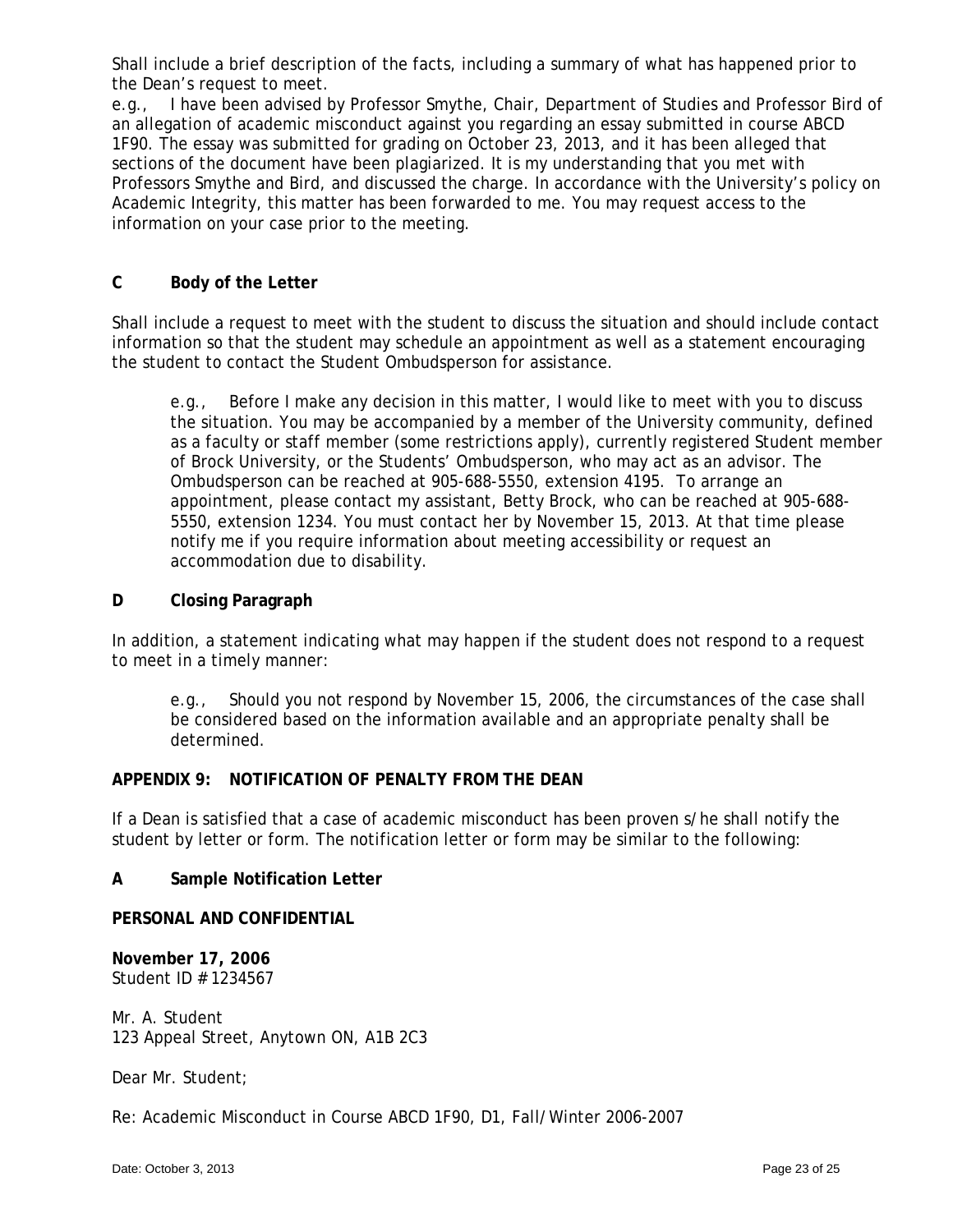The Department of Studies has completed its investigation of the allegation that, during the Fall semester 2006, you submitted an assignment in course ABCD 1F90, where significant sections of the document had been plagiarized.

In our interview on November 15, 2006, you acknowledged that you had included the work of others and did not properly cite those contributions. You now understand that this action constitutes academic misconduct as defined by the Brock University Academic Integrity Policy where it states "Plagiarism means presenting work done (in whole or in part) by someone else as if it were one's own and applies to all forms of academic work."

It is in the interest of the Brock University's academic mission that every student adheres to the highest standards of scholarly integrity. You have not done so in this instance. Therefore, you will be subject to the sanctions recommended by the Department. As such, you will receive a grade of zero '0' on the assignment in ABCD 1F90, and a notation of first offense of academic misconduct will be placed in your academic file.

Brock University takes academic misconduct seriously and as such, subsequent discipline for academic misconduct shall be viewed as a serious academic indiscretion and could have greater consequences, including suspension from the University or the withholding of your degree.

You have the right to appeal this decision to the Senate Student Appeals Board. Please consult the academic integrity website: www.brocku.ca/academicintegrity, for more information regarding appeals.

If you have any questions regarding this matter, or about the judicial affairs process at Brock University, please contact my office and I will be pleased to discuss these with you.

Sincerely,

Adam Smithers, Associate Dean, Faculty of Social Studies

- c.c.: J. Jones, Registrar
	- C. Smythe, Chair, Department of Studies
	- B. Bird, Associate Professor, Department of Studies

## **APPENDIX 10: NOTIFICATION OF PENALTY**

### **A Notification from the Registrar/ Director of Graduate Studies**

The Registrar/ Director of Graduate Studies shall notify the student who has been disciplined for academic misconduct in writing, within ten (10) working days of the date of being informed by the Dean (or designate). The letter of notification may be similar to the following:

November 24, 2006

Student ID # 1234567

Mr. A. Student 123 Appeal Street, Anytown ON, A1B 2C3

Dear Mr. Student;

Re: Academic Misconduct